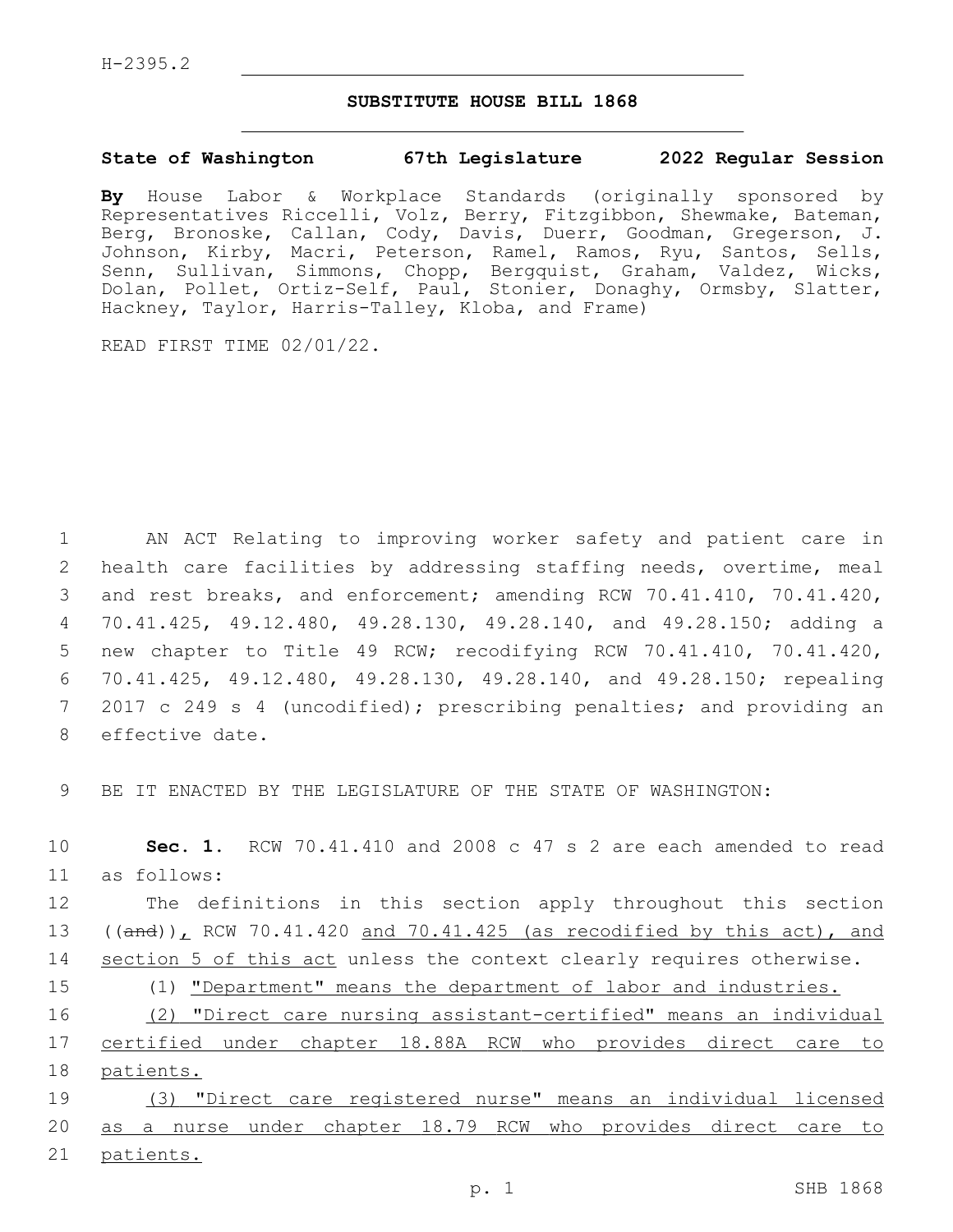| $\mathbf 1$ | $(4)$ "Hospital" has the same meaning as defined in RCW 70.41.020,   |
|-------------|----------------------------------------------------------------------|
| 2           | and also includes state hospitals as defined in RCW 72.23.010.       |
| 3           | $((+2))$ (5) "Hospital staffing committee" means the committee       |
| 4           | established by a hospital under RCW 70.41.420 (as recodified by this |
| 5           | $act)$ .                                                             |
| 6           | (6) "Intensity" means the level of patient need for nursing care,    |
| 7           | as determined by the nursing assessment.                             |
| 8           | $((+3))$ (7) "Nursing and ancillary health care personnel" means     |
| 9           | ((registered nurses, licensed practical nurses, and unlicensed       |
| 10          | assistive nursing personnel providing direct patient care)) a person |
| 11          | who is providing direct care or supportive services to patients.     |
| 12          | ((44) "Nurse staffing committee" means the committee established     |
| 13          | by a hospital under RCW 70.41.420.                                   |
| 14          | $(5)$ ) (8) "Patient care unit" means any unit or area of the        |
| 15          | hospital that provides patient care by registered nurses.            |
| 16          | (((6)) (9) "Reasonable efforts" means that the employer, to the      |
| 17          | extent reasonably possible, does all of the following but is unable  |
| 18          | to obtain staffing coverage:                                         |
| 19          | (a) Seeks individuals to volunteer to work extra time from all       |
| 20          | available qualified staff who are working;                           |
| 21          | (b) Contacts qualified employees who have<br>made themselves         |
| 22          | available to work extra time;                                        |
| 23          | (c) Seeks the use of per diem staff; and                             |
| 24          | (d) Seeks personnel from a contracted temporary agency when such     |
| 25          | staffing is permitted by law or an applicable collective bargaining  |
| 26          | agreement, and when the employer regularly uses a contracted         |
| 27          | temporary agency.                                                    |
| 28          | (10) "Skill mix" means the experience of, and number and relative    |
| 29          | percentages of ((registered nurses, licensed practical nurses, and   |
| 30          | unlicensed assistive personnel among the total number of nursing     |
| 31          | personnel)), nursing and ancillary health personnel.                 |
| 32          | (11) "Unforeseeable emergent circumstance" means:                    |
| 33          | (a) Any unforeseen national, state, or municipal emergency; or       |

34 (b) When a hospital disaster plan is activated.

35 NEW SECTION. **Sec. 2.** (1) The definitions in this subsection 36 apply throughout this section unless the context clearly requires 37 otherwise.

38 (a) "Department" means the department of labor and industries.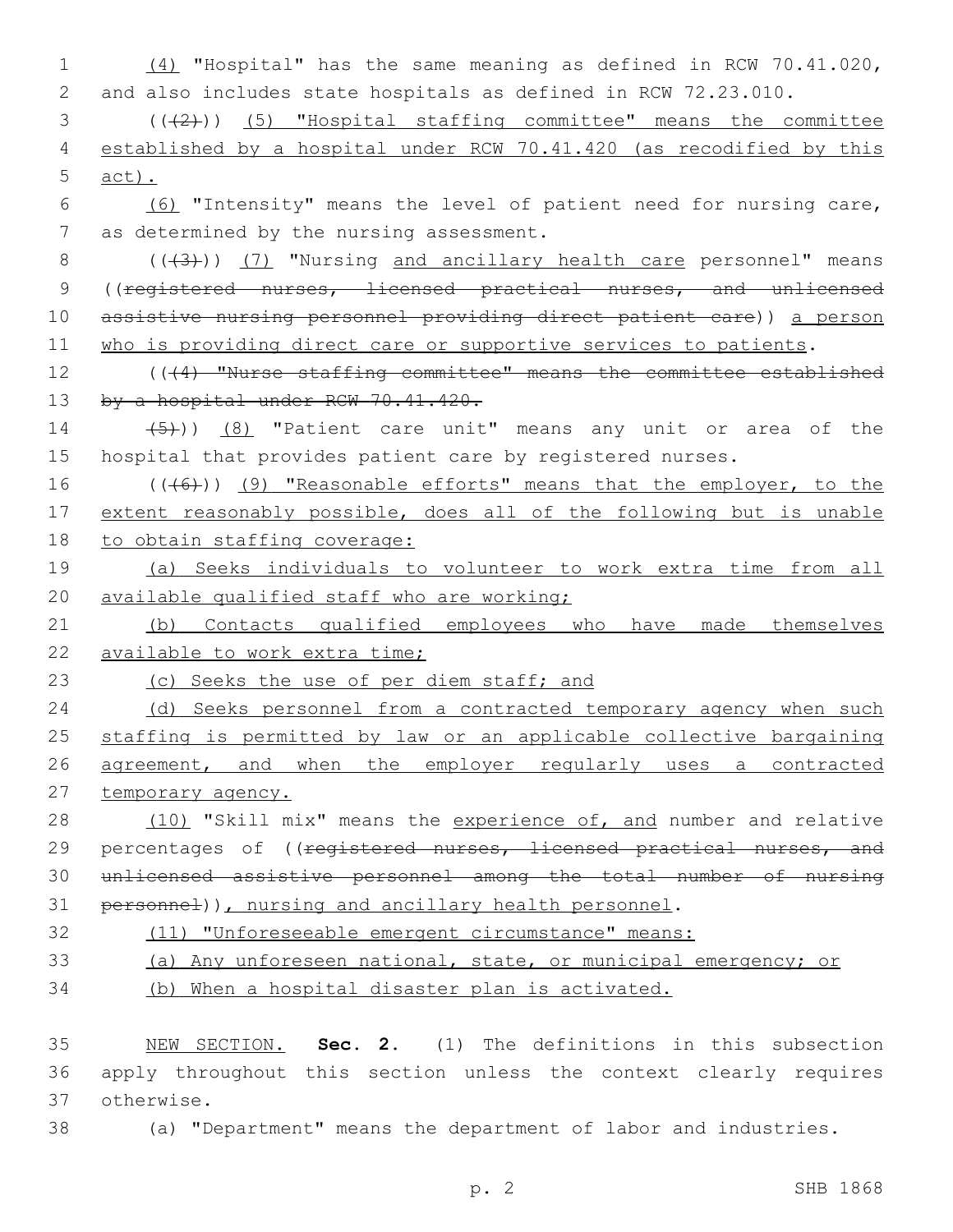(b) "Direct care nursing assistant-certified" means an individual certified under chapter 18.88A RCW who provides direct care to 3 patients.

 (c) "Direct care registered nurse" means an individual licensed as a nurse under chapter 18.79 RCW who provides direct care to 6 patients.

(d) "Hospital" has the same meaning as defined in RCW 70.41.020.

 (e) "Hospital staffing committee" means the committee established by a hospital under RCW 70.41.420 (as recodified by this act).

 (f) "Patient care unit" means any unit or area of the hospital 11 that provides patient care by registered nurses.

 (2)(a) A hospital shall comply with minimum staffing standards in 13 accordance with this section.

 (b) The department shall enforce compliance with this section 15 under sections 10 through 12 of this act.

 (3) Direct care registered nurses shall not be assigned more 17 patients than the following for any shift:

 (a) Emergency department: One direct care registered nurse to three nontrauma or noncritical care patients and one direct care registered nurse to one trauma or critical care patient;

 (b) Intensive care unit, such as critical care unit, special care unit, coronary care unit, pediatric intensive care, neonatal intensive care, neurological critical care unit, or a burn unit: One direct care registered nurse to two patients or one direct care registered nurse to one patient depending on the stability of the 26 patient as assessed by the direct care registered nurse on the unit;

 (c) Labor and delivery: One direct care registered nurse to two patients and one direct care registered nurse to one patient for active labor and in all stages of labor for any patients with 30 complications;

 (d) Postpartum, antepartum, and well-baby nursery: One direct care registered nurse to six patients in postpartum, antepartum, and well-baby nursery. In this context, the mother and the baby are each counted as separate patients. This would mean, for example, one direct care registered nurse to three mother-baby couplets;

 (e) Operating room: One direct care registered nurse to one 37 patient;

(f) Oncology: One direct care registered nurse to four patients;

 (g) Postanesthesia care unit: One direct care registered nurse to 40 two patients;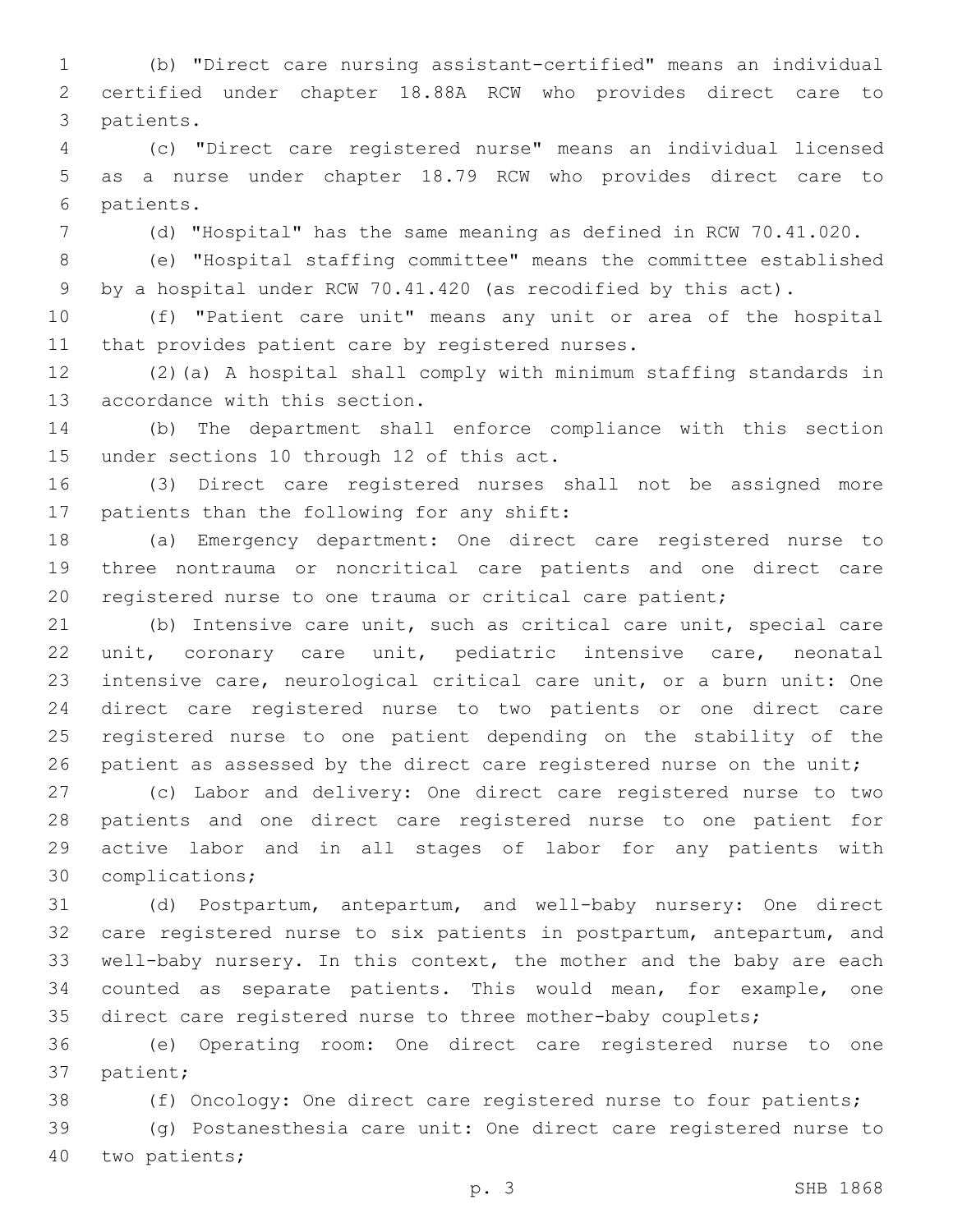(h) Progressive care unit, intensive specialty care unit, or stepdown unit: One direct care registered nurse to three patients;

 (i) Medical-surgical unit: One direct care registered nurse to 4 four patients;

 (j) Telemetry unit: One direct care registered nurse to three 6 patients;

 (k) Psychiatric unit: One direct care registered nurse to six 8 patients;

 (l) Pediatrics: One direct care registered nurse to three 10 patients.

 (4) Direct care nursing assistants-certified shall not be assigned more patients than the following for any shift:

 (a) Intensive care unit, such as critical care unit, special care unit, coronary care unit, pediatric intensive care, neonatal intensive care, neurological critical care unit, or a burn unit: One direct care nursing assistant-certified to eight patients;

 (b) Cardiac unit: One direct care nursing assistant-certified to 18 four patients;

 (c) Labor and delivery: One direct care nursing assistant- certified to eight patients and one direct care nursing assistant- certified to four patients for active labor and in all stages of 22 labor for any patients with complications;

 (d) Oncology: One direct care nursing assistant-certified to 24 seven patients;

 (e) Postanesthesia care unit: One direct care nursing assistant-26 certified to eight patients;

 (f) Progressive care unit, intensive specialty care unit, or stepdown unit: One direct care nursing assistant-certified to eight 29 patients;

 (g) Medical-surgical unit: One direct care nursing assistant-31 certified to eight patients;

 (h) Telemetry unit: One direct care nursing assistant-certified 33 to eight patients;

 (i) Psychiatric unit: One direct care nursing assistant-certified 35 to seven patients;

 (j) Pediatrics: One direct care nursing assistant-certified to 13 37 patients;

 (k) Emergency department: One direct care nursing assistant-39 certified to seven patients;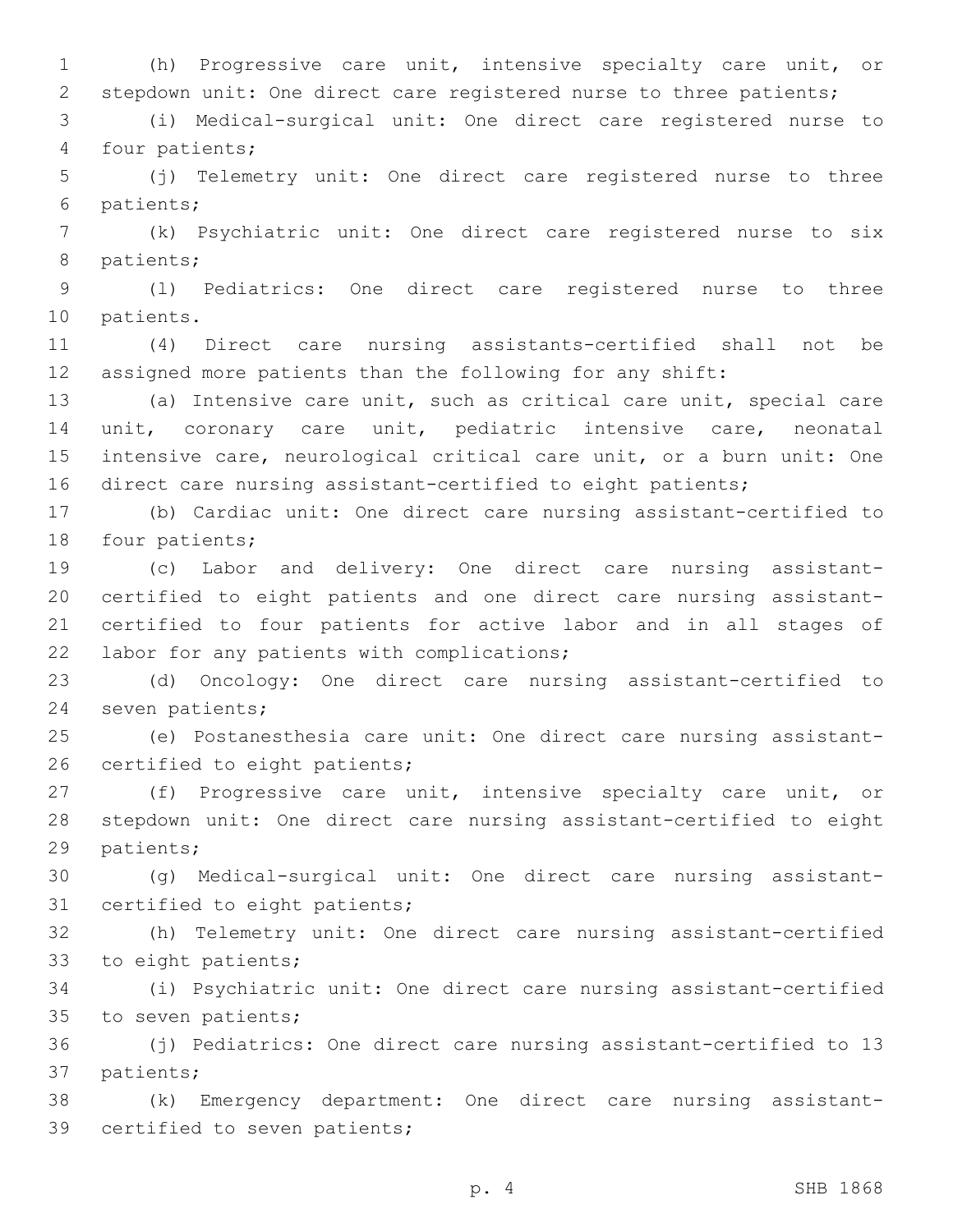(l) Telesitting unit: One direct care nursing assistant-certified 2 to eight patients;

 (m) Cardiac monitoring unit: One direct care nursing assistant-4 certified to 50 patients.

 (5)(a) The personnel assignment limits established in this section are based on the type of care provided in these patient care units, regardless of the specific name or reference the hospital 8 calls these units.

 (b) The personnel assignment limits established in this section represent the maximum number of patients to which a direct care registered nurse or direct care nursing assistant-certified may be 12 assigned at all points during a shift.

 (c) A hospital may not average the number of patients and the total number of direct care registered nurses and direct care nursing assistants-certified assigned to patients in a unit during any one shift or over any period of time, in order to meet the personnel 17 assignment limits established in this section.

 (6) Nothing in this section precludes a hospital from assigning fewer patients to a direct care registered nurse or direct care nursing assistant-certified than the limits established in this 21 section.

 (7) The personnel assignment limits established in this section do not decrease any nurse-to-patient staffing levels in effect pursuant to a collective bargaining agreement or hospital's staffing plan in effect on the effective date of this section.

 (8) A direct care registered nurse or direct care nursing assistant-certified may not be assigned to a nursing unit or clinical area unless that nurse has first received orientation in that clinical area sufficient to provide competent care to patients in that area and has demonstrated current competence in providing care 31 in that area.

 (9)(a) Except as provided in (b) of this subsection, a hospital shall develop and implement minimum staffing standards into its staffing plan required under RCW 70.41.420 (as recodified by this 35 act), no later than two years after the effective date of this 36 section.

 (b) The following hospitals shall develop and implement minimum staffing standards into their staffing plan required under RCW 70.41.420 (as recodified by this act) no later than four years after 40 the effective date of this section: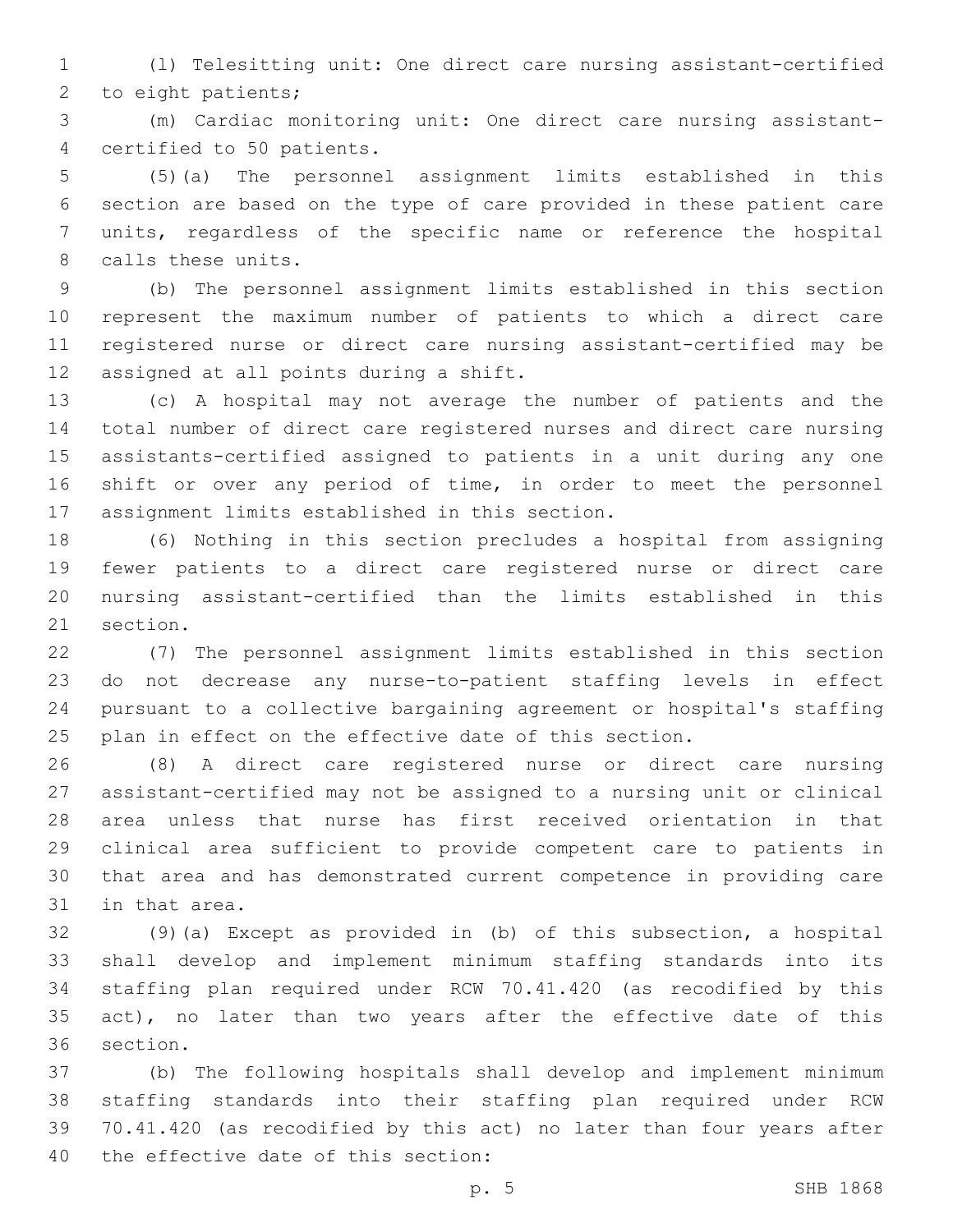1 (i) Hospitals certified as critical access hospitals under 42 U.S.C. Sec. 1395i-4;2

3 (ii) Hospitals with fewer than 25 acute care beds in operation; 4 and

 (iii) Hospitals certified by the centers for medicare and medicaid services as sole community hospitals as of January 1, 2013, that: Have had less than 150 acute care licensed beds in fiscal year 2011; have a level III adult trauma service designation from the 9 department of health as of January 1, 2014; and are owned and 10 operated by the state or a political subdivision.

11 **Sec. 3.** RCW 70.41.420 and 2017 c 249 s 2 are each amended to 12 read as follows:

13 (1) By September 1, ((2008)) 2023, each hospital shall establish 14 a ((nurse)) hospital staffing committee, either by creating a new 15 committee or assigning the functions of  $((a))$  an existing nurse 16 staffing committee to ((an existing)) a hospital staffing committee.

17 (a) At least ((one-half)) 50 percent of the members of the 18 ((nurse)) hospital staffing committee shall be ((registered nurses)) 19 nursing and ancillary health care personnel, who are nonsupervisory 20 and nonmanagerial, currently providing direct patient care ((and up 21 to one-half of the members shall be determined by the hospital 22 administration)). The selection of the ((registered nurses providing 23 direct patient care)) nursing and ancillary health care personnel 24 shall be according to the collective bargaining ((agreement)) 25 representative or representatives if there is one ((in effect)) or 26 more at the hospital. If there is no ((applicable)) collective 27 bargaining ((agreement)) representative, the members of the ((nurse)) 28 hospital staffing committee who are ((registered nurses)) nursing and 29 ancillary health care personnel providing direct patient care shall 30 be selected by their peers.

 (b) Up to 50 percent of the members of the hospital staffing committee shall be determined by the hospital administration and shall include but not be limited to the chief financial officer, the chief nursing officers, and patient care unit directors or managers or their designees.

 (2) Participation in the ((nurse)) hospital staffing committee by a hospital employee shall be on scheduled work time and compensated 38 at the appropriate rate of pay. ((Nurse)) Hospital staffing committee members shall be relieved of all other work duties during meetings of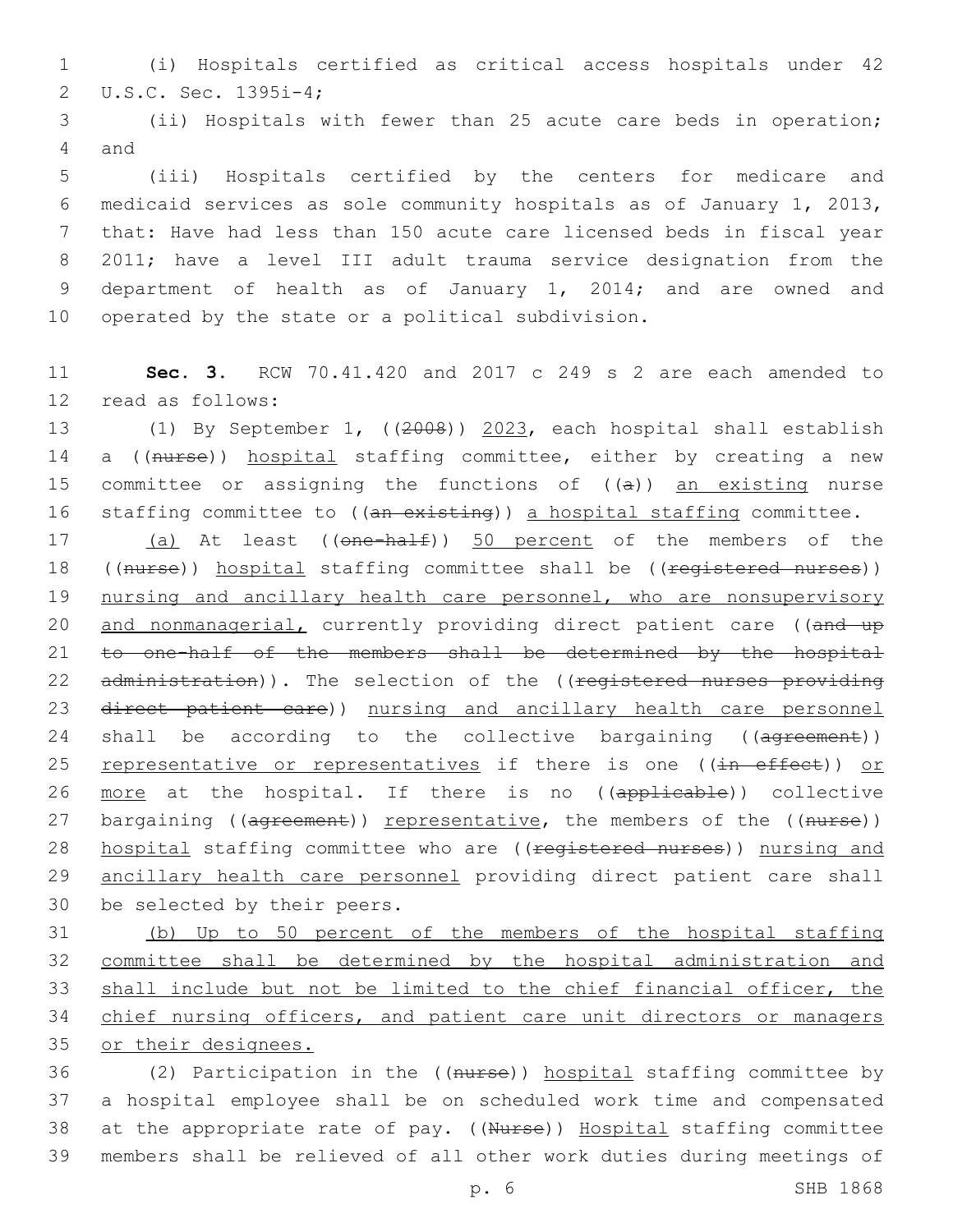1 the committee. Additional staffing relief must be provided if 2 necessary to ensure committee members are able to attend hospital 3 staffing committee meetings.

4 (3) Primary responsibilities of the ((nurse)) hospital staffing 5 committee shall include:

6 (a) Development and oversight of an annual patient care unit and 7 shift-based ((nurse)) staffing plan, in compliance with the standards 8 established in section 2 of this act and based on the needs of 9 patients, to be used as the primary component of the staffing budget. 10 The hospital staffing committee shall use a uniform format or form, 11 created by the department, for complying with the requirement to 12 submit the annual staffing plan. The uniform format or form must 13 allow patients and the public to clearly understand and compare 14 staffing patterns and actual levels of staffing across facilities. 15 Hospitals may include a description of additional resources available 16 to support unit-level patient care and a description of the hospital, 17 including the size and type of facility. Factors to be considered in 18 the development of the plan should include, but are not limited to:

19 (i) Census, including total numbers of patients on the unit on 20 each shift and activity such as patient discharges, admissions, and 21 transfers;

22 (ii) Level of intensity of all patients and nature of the care to 23 be delivered on each shift;

(iii) Skill mix;24

25 (iv) Level of experience and specialty certification or training 26 of nursing personnel providing care;

27 (v) The need for specialized or intensive equipment;

28 (vi) The architecture and geography of the patient care unit, 29 including but not limited to placement of patient rooms, treatment 30 areas, nursing stations, medication preparation areas, and equipment;

31 (vii) ((Staffing guidelines adopted or published by national 32 nursing professional associations, specialty nursing organizations, 33 and other health professional organizations;

34 (viii)) Availability of other personnel supporting nursing 35 services on the unit; and

36 (((ix) Strategies to enable registered nurses to take meal and 37 rest breaks as required by law or)) (viii) Ability to comply with the 38 terms of an applicable collective bargaining agreement, if any, 39 ((between the hospital and a representative of the nursing staff)) 40 and relevant state and federal laws and rules, including those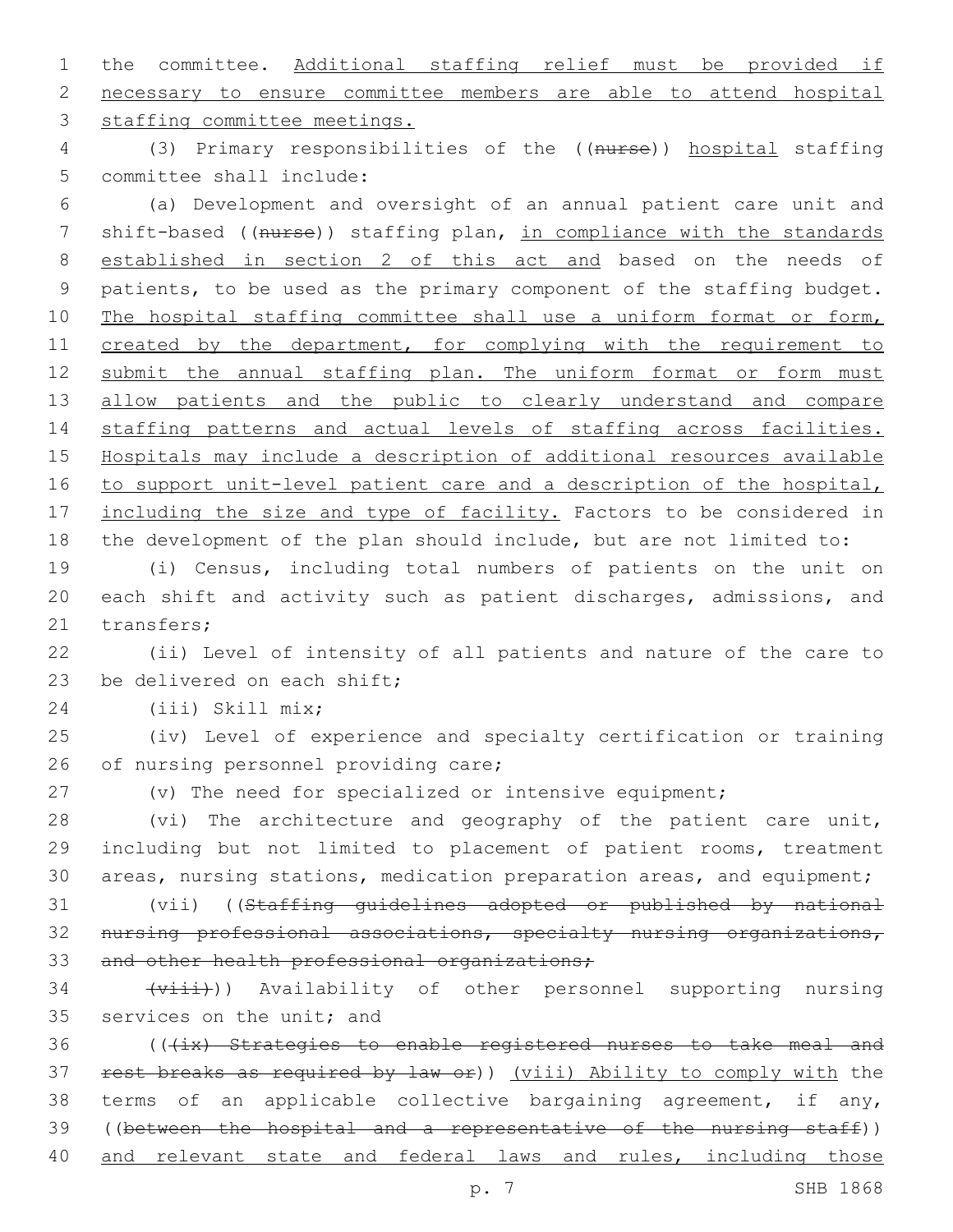1 regarding meal and rest breaks and use of overtime and on-call 2 shifts;

 (b) Semiannual review of the staffing plan against the ability to meet staffing standards established under section 2 of this act, patient need, and known evidence-based staffing information, including the nursing sensitive quality indicators collected by the 7 hospital;

8 (c) Review, assessment, and response to staffing variations or 9 ((concerns)) complaints presented to the committee.

10 (4) In addition to the factors listed in subsection (3)(a) of 11 this section, hospital finances and resources must be taken into 12 account in the development of the ((nurse)) staffing plan.

13 (5) The staffing plan must not diminish other standards contained 14 in state or federal law and rules, or the terms of an applicable 15 collective bargaining agreement  $((t, if any, between the hospital and a$ 16 representative of the nursing staff)).

17 (6)(a) The committee (( $w\text{+11}$ )) shall produce the hospital's annual 18 ((nurse)) staffing plan. If this staffing plan is not adopted by 19 consensus of the hospital( $(-$  the)) staffing committee, the prior 20 annual staffing plan remains in effect and the hospital is subject to 21 daily fines of \$10,000 for hospitals licensed under chapter 70.41 RCW 22 or daily fines of \$100 for: (i) Hospitals certified as critical 23 access hospitals; (ii) hospitals with fewer than 25 acute care beds 24 in operation; and (iii) hospitals certified by the centers for 25 medicare and medicaid services as sole community hospitals as of 26 January 1, 2013, that: Have had less than 150 acute care licensed 27 beds in fiscal year 2011; have a level III adult trauma service 28 designation from the department of health as of January 1, 2014; and 29 are owned and operated by the state or a political subdivision until 30 adoption of a new annual staffing plan by consensus of the committee.

31 (b) The chief executive officer shall provide ((a written 32 explanation of the reasons why the plan was not adopted to the 33 committee)) feedback to the hospital staffing committee on a 34 semiannual basis, prior to the committee's semiannual review and 35 adoption of an annual staffing plan. The ((chief executive officer)) 36 feedback must ((then either)):  $((+a+))$  (i) Identify those elements of 37 the ((proposed plan being changed prior to adoption of the plan by 38 the hospital or (b) prepare an alternate annual staffing plan that 39 must be adopted by the hospital)) staffing plan the chief executive 40 officer requests changes to; or (ii) provide a status report on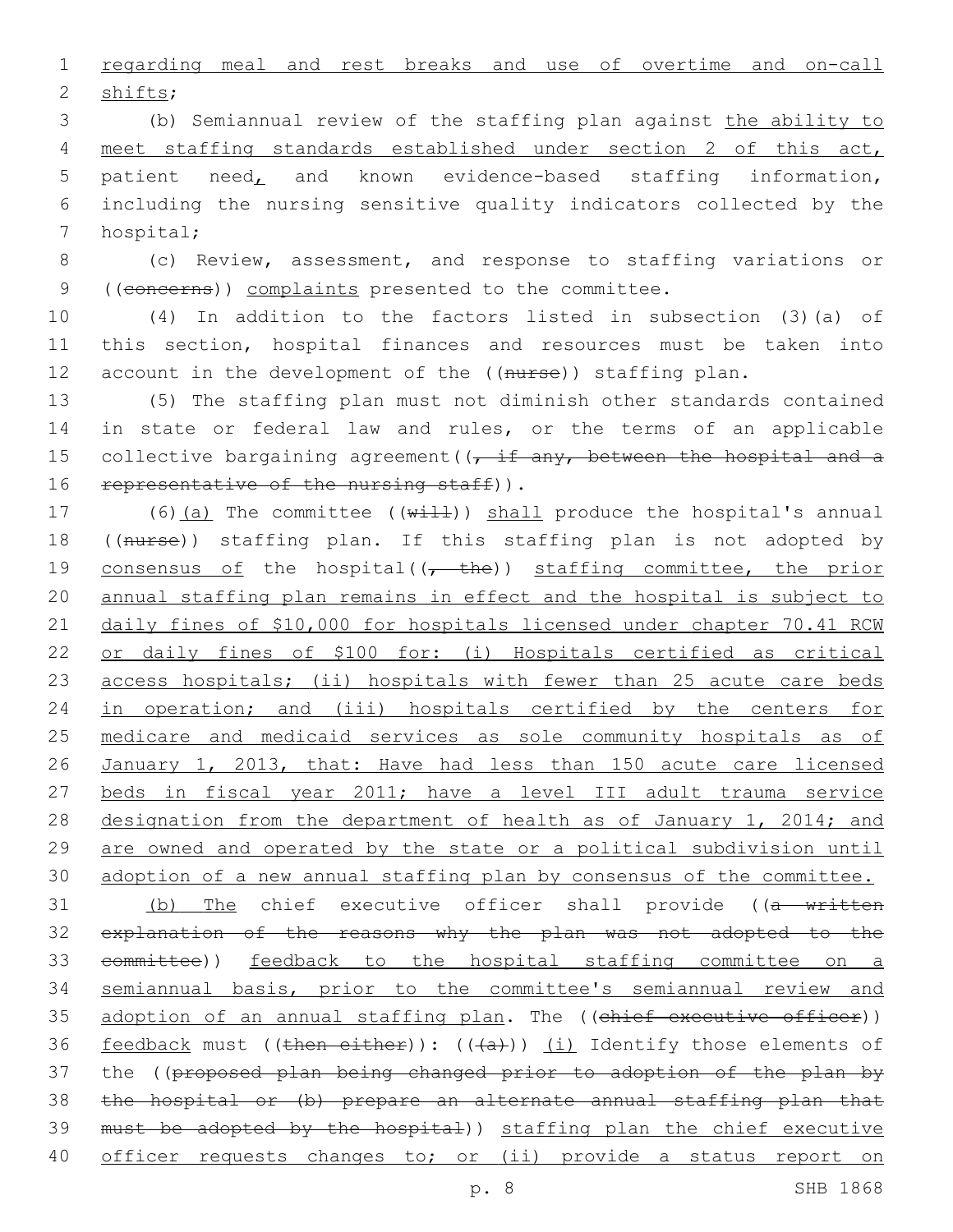1 implementation of the staffing plan including nursing sensitive 2 quality indicators collected by the hospital, patient surveys, and 3 recruitment and retention efforts.

4 (c) Beginning ((January 1, 2019)) June 1, 2023, each hospital 5 shall submit its staffing plan to the department and thereafter on an 6 annual basis and at any time in between that the plan is updated.

7 (7) Beginning ((January 1, 2019)) June 1, 2023, each hospital 8 shall implement the staffing plan and assign nursing personnel to 9 each patient care unit in accordance with the plan.

 (a) A registered nurse, ancillary health care personnel, 11 collective bargaining representative, patient, or other individual may report to the staffing committee any variations where the ((nurse)) personnel assignment in a patient care unit is not in accordance with the adopted staffing plan and may make a complaint to 15 the committee based on the variations.

16 (b) Shift-to-shift adjustments in staffing levels required by the 17 plan may be made by the appropriate hospital personnel overseeing 18 patient care operations. If a registered nurse or nursing assistant-19 certified on a patient care unit objects to a shift-to-shift 20 adjustment, the registered nurse or nursing assistant-certified may 21 submit the complaint to the staffing committee.

22 (c) Staffing committees shall develop a process to examine and 23 respond to data submitted under (a) and (b) of this subsection, 24 including the ability to determine if a specific complaint is 25 resolved or dismissing a complaint based on unsubstantiated data. All 26 complaints submitted to the hospital staffing committee must be 27 reviewed, regardless of what format the complainant uses to submit 28 the complaint.

 (8) Each hospital shall post, in a public area on each patient 30 care unit, the ((nurse)) staffing plan and the ((nurse)) staffing schedule for that shift on that unit, as well as the relevant clinical staffing for that shift. The staffing plan and current staffing levels must also be made available to patients and visitors 34 upon request.

35 (9) A hospital may not retaliate against or engage in any form of 36 intimidation of:

37 (a) An employee for performing any duties or responsibilities in 38 connection with the ((nurse)) staffing committee; or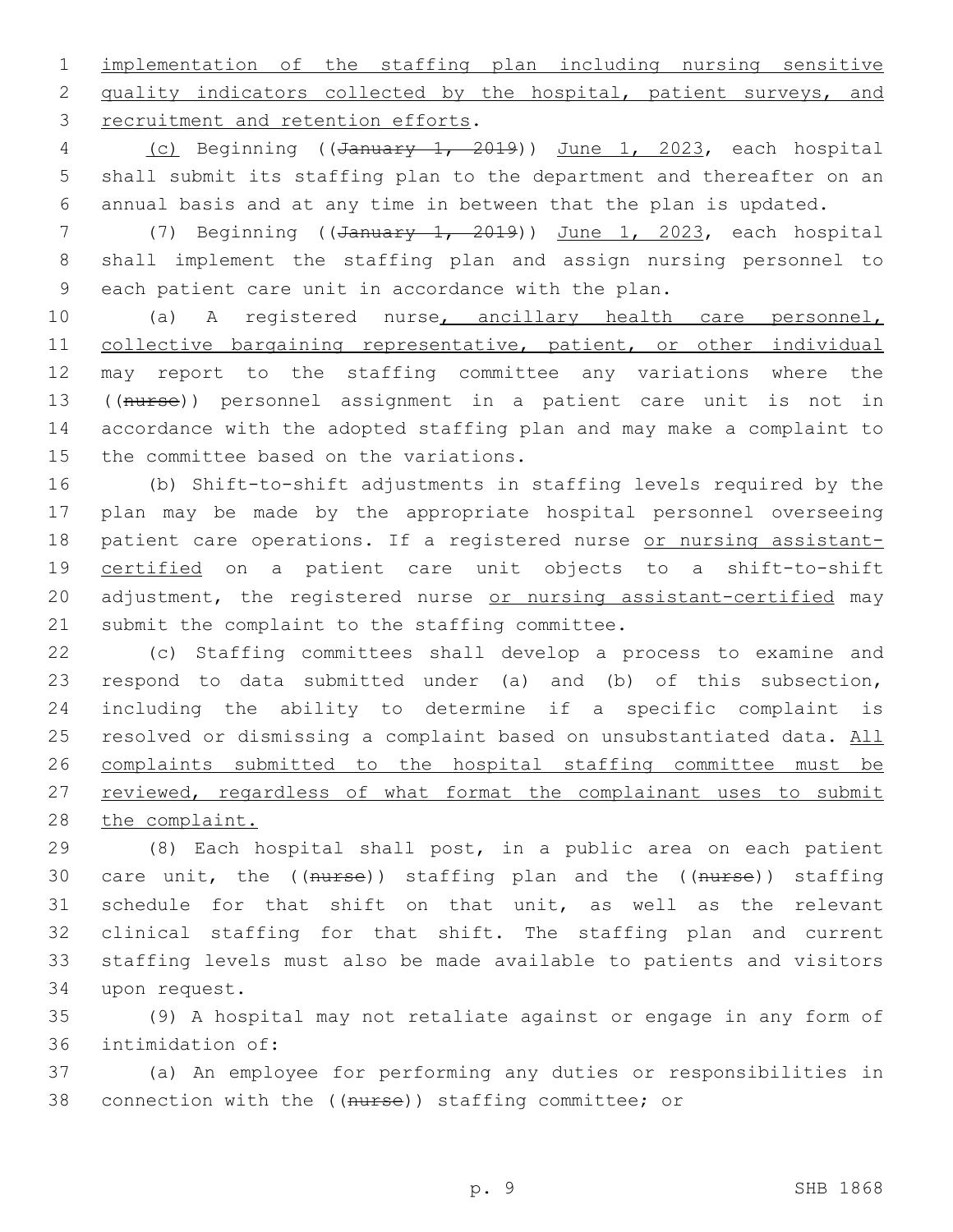(b) An employee, patient, or other individual who notifies the ((nurse)) staffing committee or the hospital administration of his or 3 her concerns on nurse or ancillary health care personnel staffing.

 (10) This section is not intended to create unreasonable burdens on critical access hospitals under 42 U.S.C. Sec. 1395i-4. Critical access hospitals may develop flexible approaches to accomplish the requirements of this section that may include but are not limited to 8 having ((nurse)) hospital staffing committees work by video 9 conference, telephone, or email.

 (11) The hospital staffing committee shall file with the department a charter that must include, but is not limited to:

 (a) Roles, responsibilities, and processes by which the hospital 13 staffing committee functions, including processes to ensure adequate 14 quorum and ability of committee members to attend;

 (b) Schedule for monthly meetings with more frequent meetings as needed that ensures committee members have 30-days notice of meetings;

 (c) Processes by which all staffing complaints will be reviewed, 19 noting the date received as well as initial, contingent, and final disposition of complaints and corrective action plan where applicable;

 (d) Processes by which complaints will be resolved within 60 days 23 of receipt and processes to ensure the complainant receives a letter 24 stating the outcome of the complaint;

25 (e) Processes for attendance by any nurse, ancillary health care personnel, collective bargaining representative, patient, or member 27 of the public who is involved in a complaint;

28 (f) Processes for the hospital staffing committee to conduct quarterly reviews of staff turnover rates including new hire turnover rates during first year of employment and hospital plans regarding workforce development;

 (g) Standards for hospital staffing committee approval of meeting documentation including meeting minutes, attendance, and actions taken; and

 (h) Policies for retention of meeting documentation for a minimum of three years and consistent with each hospital's document retention policies.

 **Sec. 4.** RCW 70.41.425 and 2017 c 249 s 3 are each amended to 39 read as follows: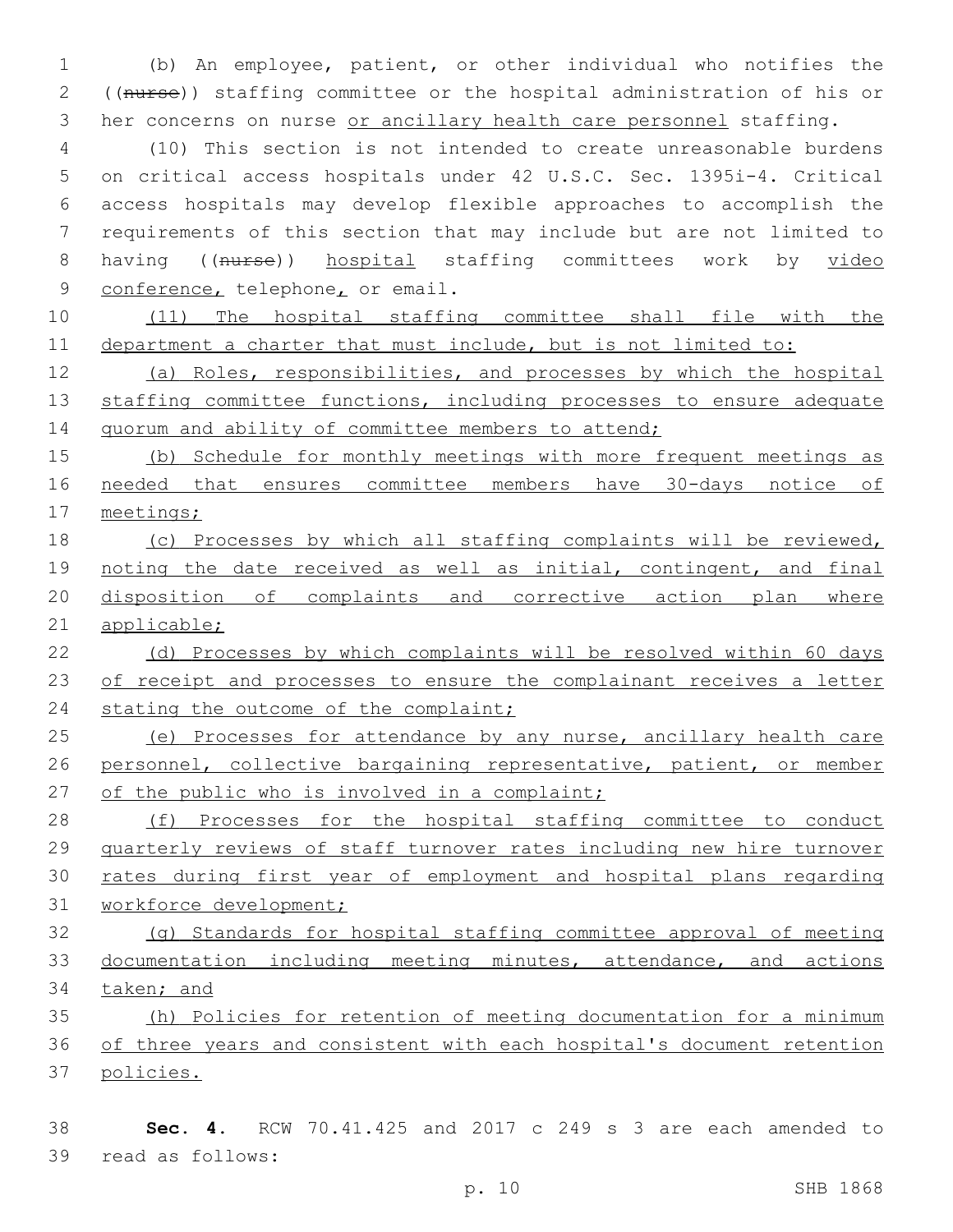(1)(a) The department shall investigate a complaint submitted under this section for violation of RCW 70.41.420 (as recodified by this act) or section 2 of this act following receipt of a complaint with documented evidence of failure to:4

(i) Form or establish a hospital staffing committee;

(ii) Conduct a semiannual review of a ((nurse)) staffing plan;

 (iii) Submit a ((nurse)) staffing plan on an annual basis and any 8 updates; or

9 (iv)( $(\overline{A})$ )) Follow the ((nursing)) personnel assignments in a 10 patient care unit in violation of section 2 of this act, RCW 70.41.420(7)(a) (as recodified by this act), or shift-to-shift adjustments in staffing levels in violation of RCW 70.41.420(7)(b) 13 (as recodified by this act).

14 (((B) The department may only investigate a complaint under this subsection (1)(a)(iv) after making an assessment that the submitted evidence indicates a continuing pattern of unresolved violations of 17 RCW 70.41.420(7) (a) or (b), that were submitted to the nurse staffing committee excluding complaints determined by the nurse 19 staffing committee to be resolved or dismissed. The submitted evidence must include the aggregate data contained in the complaints submitted to the hospital's nurse staffing committee that indicate a continuing pattern of unresolved violations for a minimum sixty-day continuous period leading up to receipt of the complaint by the department.

 (C) The department may not investigate a complaint under this 26 subsection (1)(a)(iv) in the event of unforeseeable emergency 27 circumstances or if the hospital, after consultation with the nurse 28 staffing committee, documents it has made reasonable efforts to obtain staffing to meet required assignments but has been unable to  $30 \frac{d\theta - \theta - \theta}{l}$ 

 (b) After an investigation conducted under (a) of this subsection, if the department determines that there has been a violation, the department shall require the hospital to submit a 34 corrective plan of action within ((forty-five)) 45 days of the presentation of findings from the department to the hospital.

 (c) Hospitals will not be found in violation of section 2 of this act or RCW 70.41.420 (as recodified by this act) if it has been 38 determined, following an investigation, that:

(i) There were unforeseeable emergent circumstances; or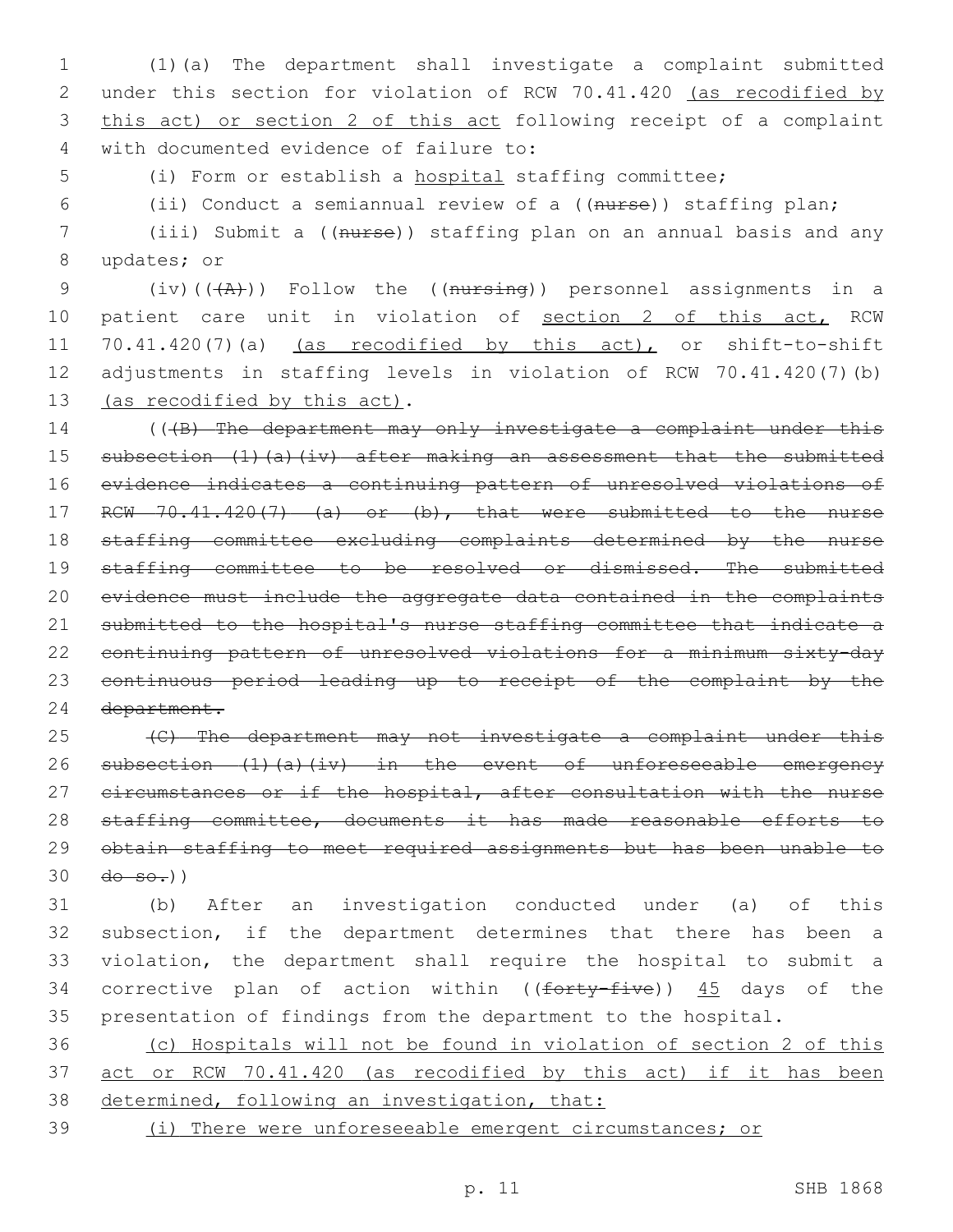(ii) The hospital, after consultation with the hospital staffing committee, documents that the hospital has made reasonable efforts to obtain and retain staffing to meet required personnel assignments but has been unable to do so.

 (d) No later than 30 days after a hospital deviates from its staffing plan as adopted by the staffing committee under RCW 70.41.420 (as recodified by this act), the hospital incident command shall report to the cochairs of the hospital staffing committee an assessment of the staffing needs arising from the unforeseeable 10 emergent circumstance and the hospital's plan to address those identified staffing needs. Upon receipt of the report, the hospital staffing committee shall convene to develop a contingency staffing 13 plan to address the needs arising from the unforeseeable emergent 14 circumstance. The hospital's deviation from its staffing plan may not 15 be in effect for more than 90 days without the approval of the hospital staffing committee.

 (2) In the event that a hospital fails to submit or submits but fails to follow such a corrective plan of action in response to a violation or violations found by the department based on a complaint filed pursuant to subsection (1) of this section, the department may impose, for all violations asserted against a hospital at any time, a 22 civil penalty of ((one hundred dollars)) \$10,000 per day for hospitals licensed under chapter 70.41 RCW, or \$100 per day for: (a) Hospitals certified as critical access hospitals; (b) hospitals with 25 <u>fewer than 25 acute care beds in operation; and (c) hospitals</u> certified by the centers for medicare and medicaid services as sole 27 community hospitals as of January 1, 2013, that: Have had less than 150 acute care licensed beds in fiscal year 2011; have a level III adult trauma service designation from the department of health as of 30 January 1, 2014; and are owned and operated by the state or a political subdivision. Civil penalties apply until the hospital 32 submits (( $e$ r begins to follow)) a corrective plan of action (( $e$ r 33 takes other action agreed to)) that has been approved by the department and follows the corrective plan of action for 90 days. Once the approved corrective action plan has been followed by the hospital for 90 days, the department may reduce the accumulated fine. The fine shall continue to accumulate until the 90 days has passed. Revenue from these fines must be deposited into the supplemental 39 pension fund established under RCW 51.44.033.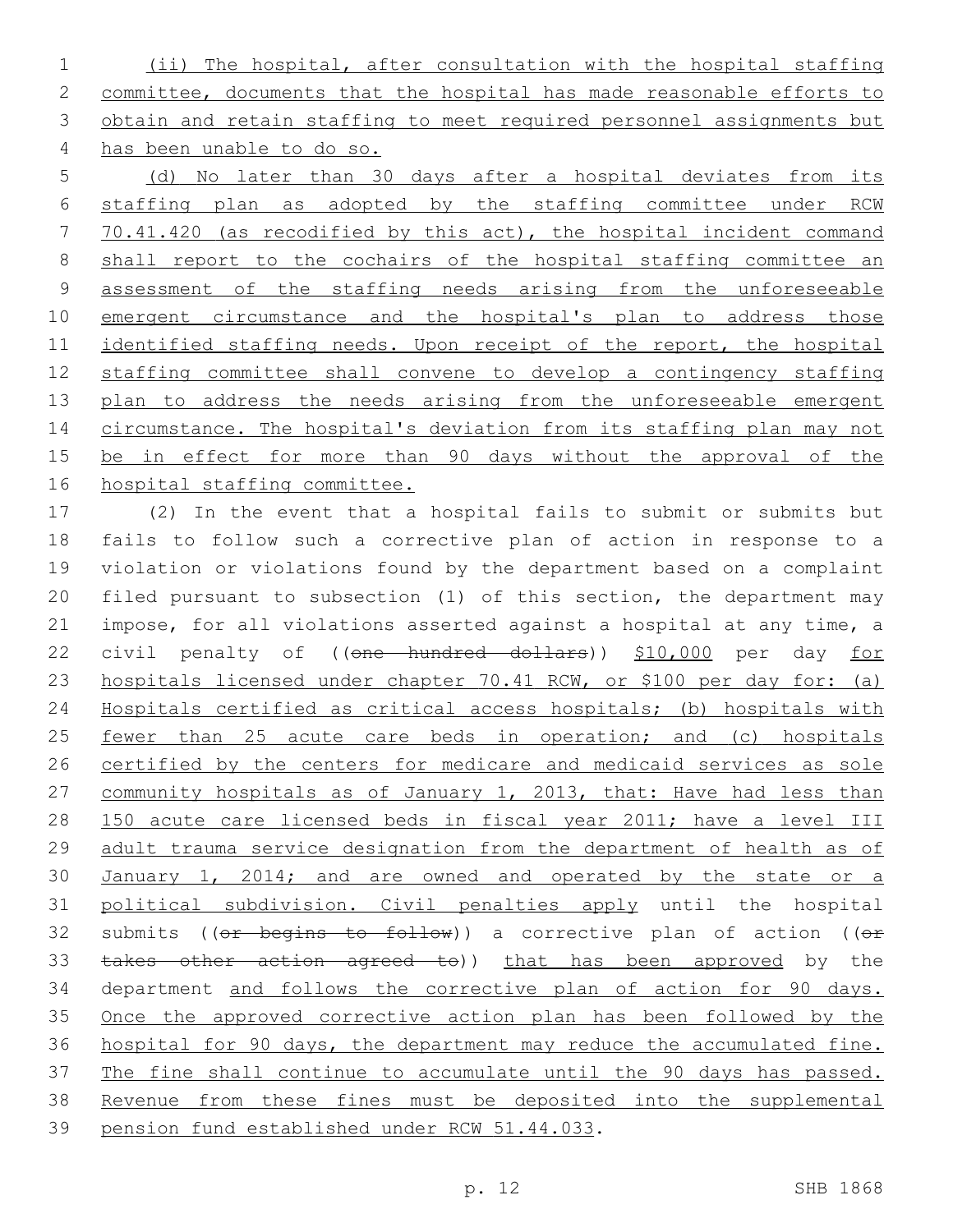1 (3) The department shall maintain for public inspection records 2 of any civil ((penalties,)) penalty and administrative actions ( $(-$  or 3 <del>license suspensions or revocations</del>)) imposed on hospitals under this 4 section. In addition, the department must report violations of this 5 section on its website.

6 (4) ((For purposes of this section, "unforeseeable emergency 7 circumstance" means:

8 (a) Any unforeseen national, state, or municipal emergency;

9 (b) When a hospital disaster plan is activated;

10 (c) Any unforeseen disaster or other catastrophic event that 11 substantially affects or increases the need for health care services;  $12$   $\Theta$  $\mathbf{f}$ 

13 (d) When a hospital is diverting patients to another hospital or 14 hospitals for treatment or the hospital is receiving patients who are 15 from another hospital or hospitals.

## 16  $(5)$ )) Nothing in this section shall be construed to preclude the 17 ability to otherwise submit a complaint to the department for failure 18 to follow RCW 70.41.420 (as recodified by this act).

19 (((6) The department shall submit a report to the legislature on 20 December 31, 2020. This report shall include the number of complaints 21 submitted to the department under this section, the disposition of 22 these complaints, the number of investigations conducted, the 23 associated costs for complaint investigations, and recommendations 24 for any needed statutory changes. The department shall also project, 25 based on experience, the impact, if any, on hospital licensing fees 26 over the next four years. Prior to the submission of the report, the 27 secretary shall convene a stakeholder group consisting of the 28 Washington state hospital association, the Washington state nurses 29 association, service employees international union healthcare 1199NW, 30 and united food and commercial workers 21. The stakeholder group 31 shall review the report prior to its submission to review findings 32 and jointly develop any legislative recommendations to be included in 33 the report.

## 34 (7) No fees shall be increased to implement chapter 249, Laws of 35 2017 prior to July 1, 2021.)

 NEW SECTION. **Sec. 5.** (1)(a) The department shall review each hospital staffing plan submitted by a hospital to ensure it is received by the appropriate deadline and is completed on the department-issued staffing plan form.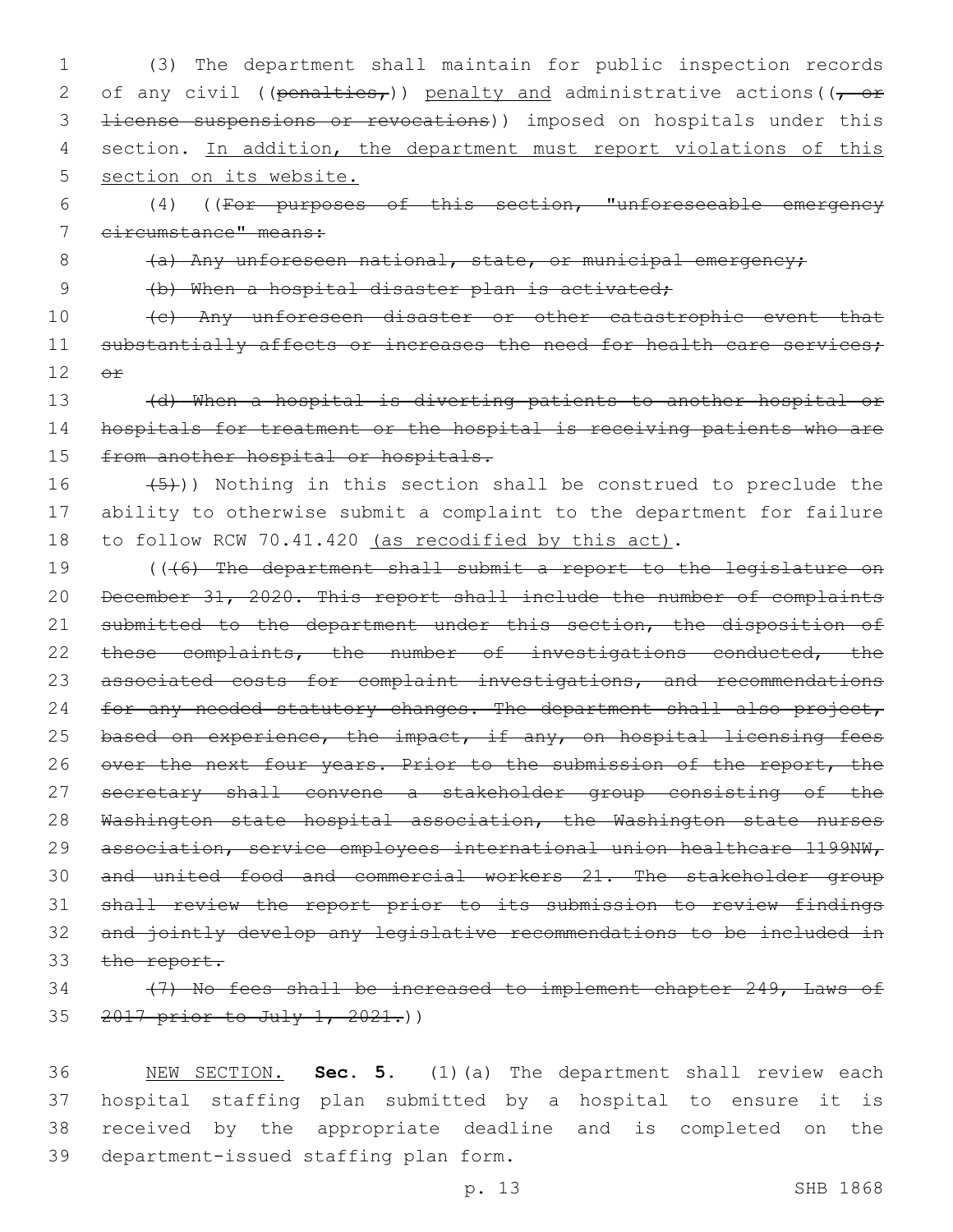(b) The hospital must complete all portions of the staffing plan form. The department may determine that a hospital has failed to timely submit its staffing plan if the staffing plan form is incomplete.4

 (c) Failure to submit the staffing plan by the appropriate deadline will result in a violation and civil penalty of \$25,000 issued by the department. Revenue from these fines must be deposited into the supplemental pension fund established under RCW 51.44.033.

 (2) Failure to submit a staffing committee charter to the department by the appropriate deadline will result in a violation and a civil penalty of \$25,000 issued by the department. Revenue from these fines must be deposited into the supplemental pension fund 13 established under RCW 51.44.033.

14 (3) The department must post on its website:

15 (a) Hospital staffing plans;

16 (b) Staffing committee charters; and

17 (c) Violations of this section.

18 **Sec. 6.** RCW 49.12.480 and 2019 c 296 s 1 are each amended to 19 read as follows:

20 (1) An employer shall provide employees with meal and rest 21 periods as required by law, subject to the following:

22 (a) Rest periods must be scheduled at any point during each work 23 period during which the employee is required to receive a rest 24 period;

25 (b) Employers must provide employees with uninterrupted meal and 26 rest breaks. This subsection (1)(b) does not apply in the case of  $($ .

27 (i) An)) an unforeseeable emergent circumstance, as defined in 28 RCW 49.28.130( $\left(\frac{1}{1}\right)$ 

29 (ii) A clinical circumstance, as determined by the employee, 30 employer, or employer's designee, that may lead to a significant 31 adverse effect on the patient's condition:

32 (A) Without the knowledge, specific skill, or ability of the 33 employee on break; or

34 (B) Due to an unforeseen or unavoidable event relating to patient 35 care delivery requiring immediate action that could not be planned 36 for by an employer;

37 (c) For any rest break that is interrupted before ten complete 38 minutes by an employer or employer's designee under the provisions of 39 (b)(ii) of this subsection, the employee must be given an additional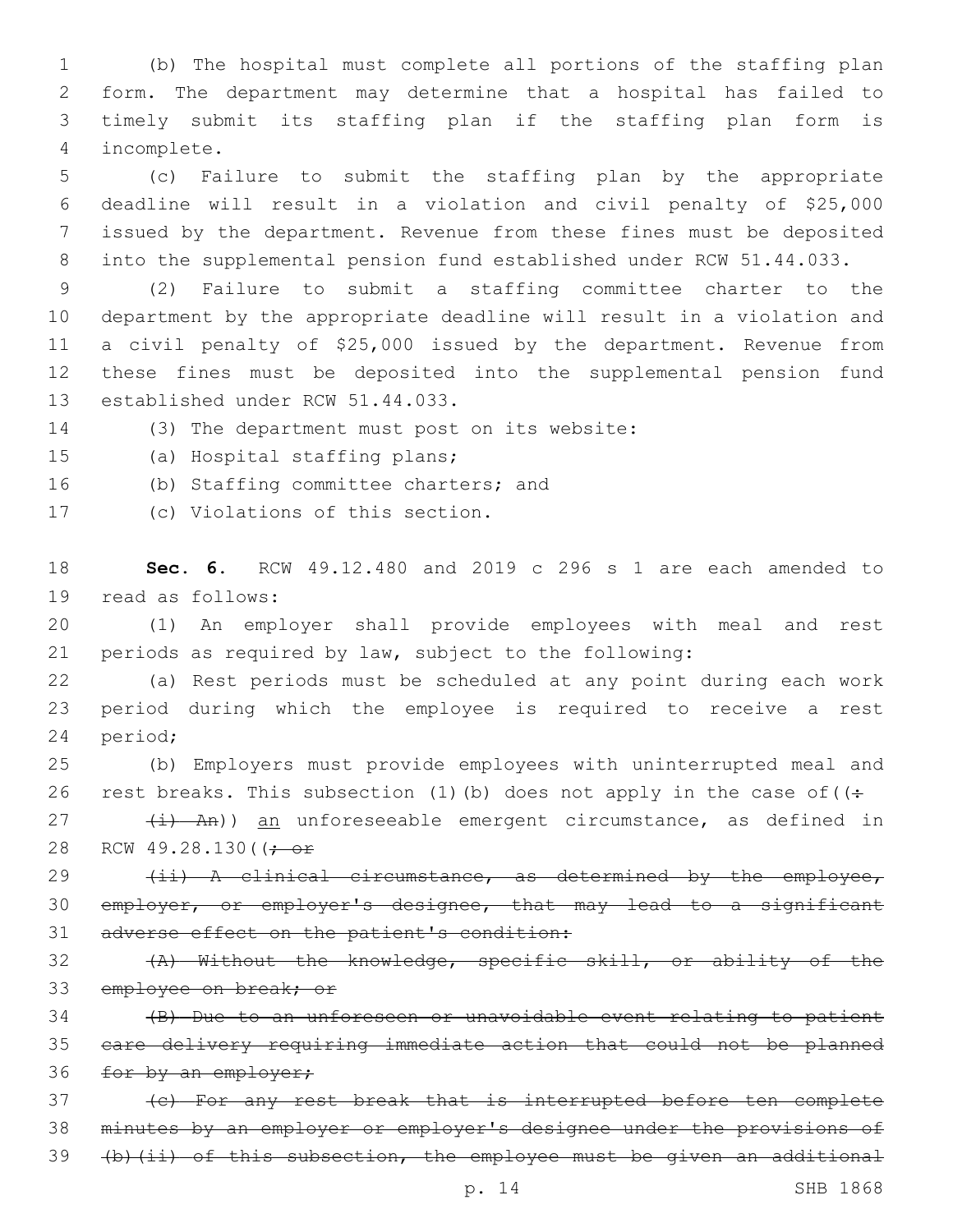1 ten minute uninterrupted rest break at the earliest reasonable time 2 during the work period during which the employee is required to 3 receive a rest period. If the elements of this subsection are met, a 4 rest break shall be considered taken for the purposes of the minimum 5 wage act as defined by chapter 49.46 RCW)) (as recodified by this act).6 7 (2) The employer shall provide a mechanism to record when an 8 employee misses a meal or rest period and maintain these records. 9 (3) For purposes of this section, the following terms have the 10 following meanings: 11 (a) "Employee" means a person who: 12 (i) Is employed by ((a health care facility)) an employer; 13 (ii) Is involved in direct patient care activities or clinical 14 services; and 15 (iii) Receives an hourly wage or is covered by a collective 16 bargaining agreement ( $\rightarrow$  and 17 (iv) Is a licensed practical nurse or registered nurse licensed 18 under chapter 18.79 RCW, a surgical technologist registered under 19 chapter 18.215 RCW, a diagnostic radiologic technologist or 20 cardiovascular invasive specialist certified under chapter 18.84 RCW, 21 a respiratory care practitioner licensed under chapter 18.89 RCW, or 22 a nursing assistant-certified as defined in RCW 18.88A.020)). 23 (b) "Employer" means hospitals licensed under chapter 70.41 24 RCW( $\sqrt{ }$  except that the following hospitals are excluded until July 1,  $25 \frac{2021}{1}$ 26 (i) Hospitals certified as critical access hospitals under 42 27 U.S.C. Sec. 1395i-4; 28 (ii) Hospitals with fewer than twenty-five acute care beds in 29 operation; and 30 (iii) Hospitals certified by the centers for medicare and 31 medicaid services as sole community hospitals as of January 1, 2013, 32 that: Have had less than one hundred fifty acute care licensed beds 33 in fiscal year 2011; have a level III adult trauma service 34 designation from the department of health as of January 1, 2014; and

35 are owned and operated by the state or a political subdivision)).

36 **Sec. 7.** RCW 49.28.130 and 2019 c 296 s 2 are each amended to 37 read as follows: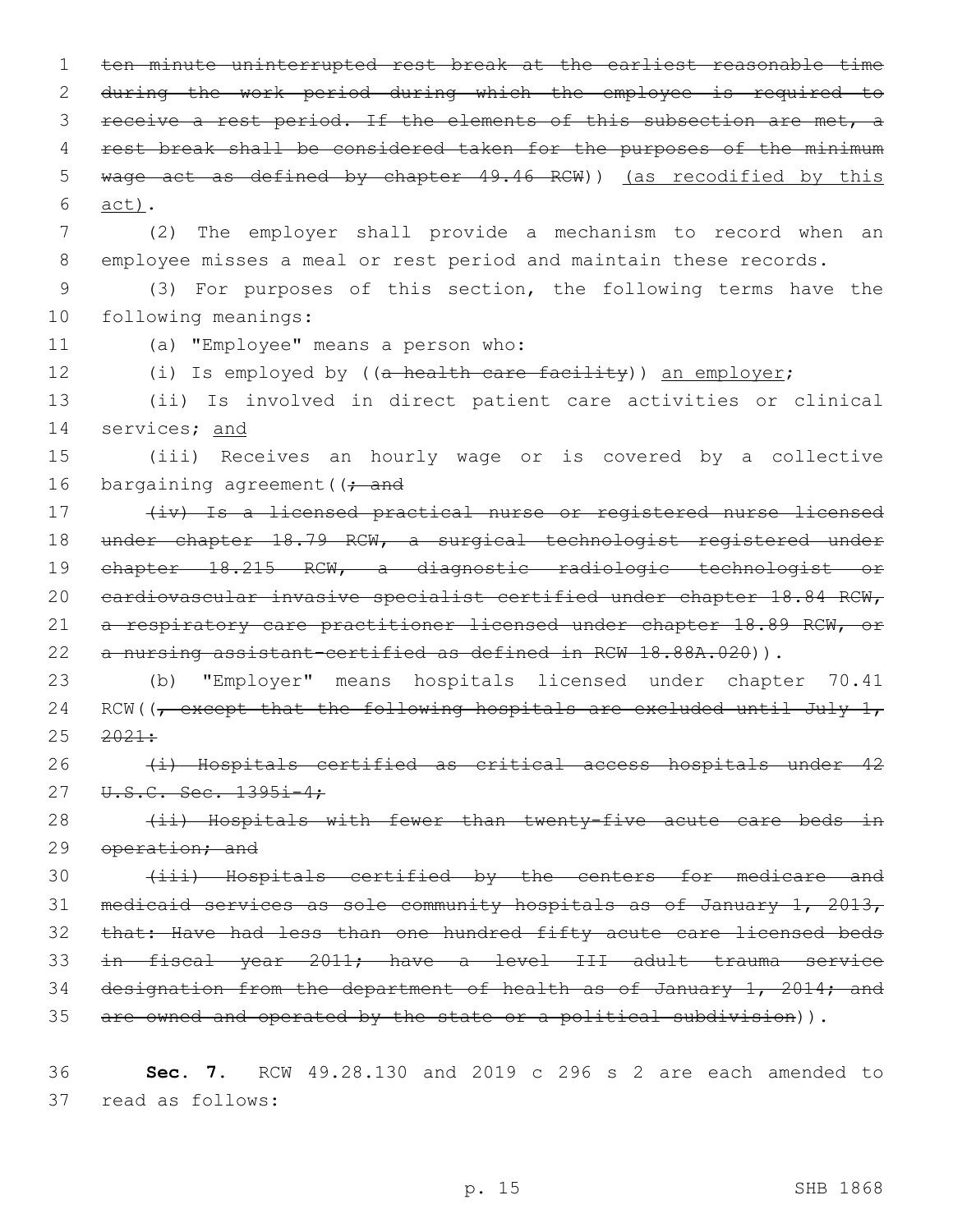1 The definitions in this section apply throughout this section and 2 RCW 49.28.140 and 49.28.150 (as recodified by this act) unless the 3 context clearly requires otherwise.

(1)(a) "Employee" means a person who:4

5 (i) Is employed by a health care facility;

6 (ii) Is involved in direct patient care activities or clinical 7 services; and

8 (iii) Receives an hourly wage or is covered by a collective 9 bargaining agreement ( $\rightarrow$  and

10 (iv) Is either:

11 (A) A licensed practical nurse or registered nurse licensed under 12 chapter 18.79 RCW; or

13 (B) Beginning July 1, 2020, a surgical technologist registered 14 under chapter 18.215 RCW, a diagnostic radiologic technologist or 15 cardiovascular invasive specialist certified under chapter 18.84 RCW, 16 a respiratory care practitioner licensed under chapter 18.89 RCW, or 17 a nursing assistant-certified as defined in RCW 18.88A.020)).

18 (b) "Employee" does not mean a person who is both:

19 (i) ((<del>Is employed</del>)) Employed by a health care facility as defined 20 in subsection (3)(a)(v) of this section; and

21 (ii)  $((\pm s - a))$  A surgical technologist registered under chapter 22 18.215 RCW, a diagnostic radiologic technologist or cardiovascular 23 invasive specialist certified under chapter 18.84 RCW, a respiratory 24 care practitioner licensed under chapter 18.89 RCW, or a certified 25 nursing assistant as defined in RCW 18.88A.020.

 (2) "Employer" means an individual, partnership, association, corporation, the state, a political subdivision of the state, or person or group of persons, acting directly or indirectly in the 29 interest of a health care facility.

30 (3)(a) "Health care facility" means the following facilities, or 31 any part of the facility, including such facilities if owned and 32 operated by a political subdivision or instrumentality of the state, 33 that operate on a twenty-four hours per day, seven days per week 34 basis:

35 (i) Hospices licensed under chapter 70.127 RCW;

36 (ii) Hospitals licensed under chapter 70.41 RCW((, except that 37 until July 1, 2021, the provisions of section 3, chapter 296, Laws of 38 2019 do not apply to:

39 (A) Hospitals certified as critical access hospitals under 42 40 U.S.C. Sec. 1395i-4;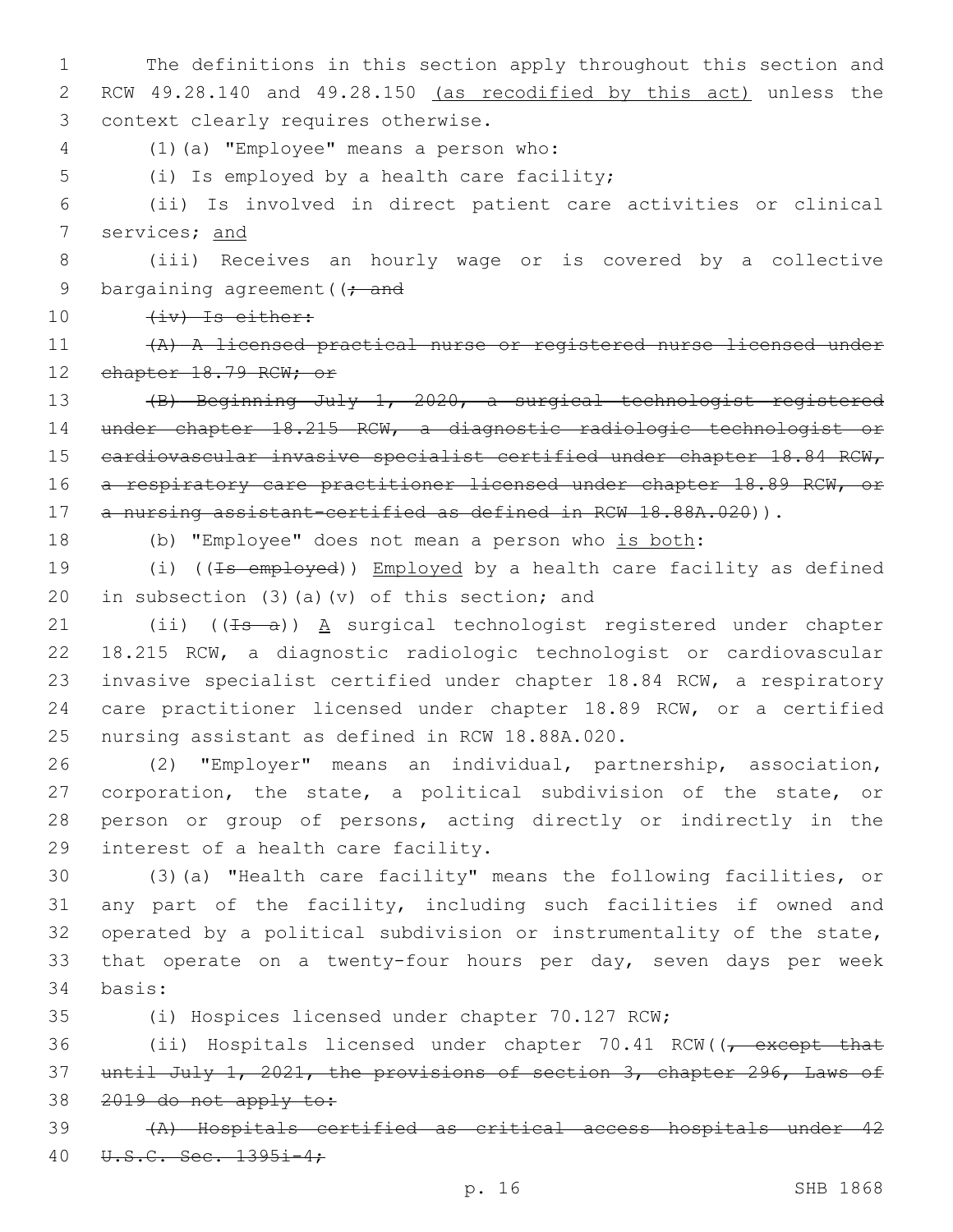(B) Hospitals with fewer than twenty-five acute care beds in

2 operation; and

 (C) Hospitals certified by the centers for medicare and medicaid services as sole community hospitals as of January 1, 2013, that: Have had less than one hundred fifty acute care licensed beds in fiscal year 2011; have a level III adult trauma service designation from the department of health as of January 1, 2014; and are owned 8 and operated by the state or a political subdivision));

(iii) Rural health care facilities as defined in RCW 70.175.020;

(iv) Psychiatric hospitals licensed under chapter 71.12 RCW; or

 (v) Facilities owned and operated by the department of corrections or by a governing unit as defined in RCW 70.48.020 in a correctional institution as defined in RCW 9.94.049 that provide 14 health care services.

 (b) If a nursing home regulated under chapter 18.51 RCW or a home health agency regulated under chapter 70.127 RCW is operating under the license of a health care facility, the nursing home or home health agency is considered part of the health care facility for the 19 purposes of this subsection.

 (4) "Overtime" means the hours worked in excess of an agreed upon, predetermined, regularly scheduled shift within a twenty-four hour period not to exceed twelve hours in a twenty-four hour period or eighty hours in a consecutive fourteen-day period.

 (5) "On-call time" means time spent by an employee who is not working on the premises of the place of employment but who is compensated for availability or who, as a condition of employment, has agreed to be available to return to the premises of the place of 28 employment on short notice if the need arises.

 (6) "Reasonable efforts" means that the employer, to the extent reasonably possible, does all of the following but is unable to 31 obtain staffing coverage:

 (a) Seeks individuals to volunteer to work extra time from all 33 available qualified staff who are working;

 (b) Contacts qualified employees who have made themselves 35 available to work extra time:

36 (c) Seeks the use of per diem staff; and

 (d) Seeks personnel from a contracted temporary agency when such staffing is permitted by law or an applicable collective bargaining agreement, and when the employer regularly uses a contracted 40 temporary agency.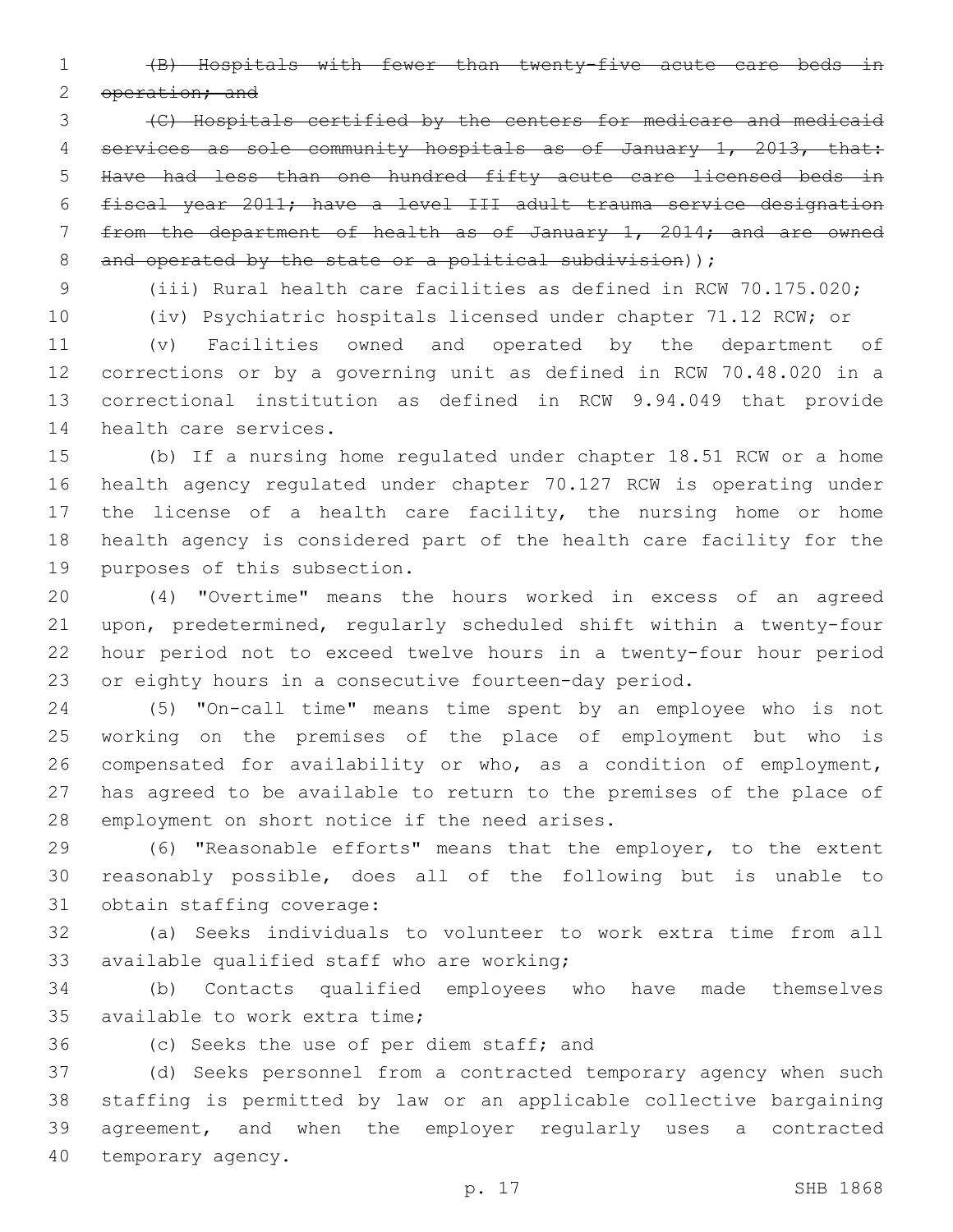(7) "Unforeseeable emergent circumstance" means (a) any 2 unforeseen declared national, state, or municipal emergency; or (b) 3 when a health care facility disaster plan is activated( $\left(\frac{1}{r} \text{ or } (-\epsilon) \right)$  unforeseen disaster or other catastrophic event which substantially affects or increases the need for health care services)).

 **Sec. 8.** RCW 49.28.140 and 2019 c 296 s 3 are each amended to 7 read as follows:

 (1) No employee of a health care facility may be required to work overtime. Attempts to compel or force employees to work overtime are contrary to public policy, and any such requirement contained in a 11 contract, agreement, or understanding is void.

 (2) The acceptance by any employee of overtime is strictly 13 voluntary, and the refusal of an employee to accept such overtime work is not grounds for discrimination, dismissal, discharge, or any other penalty, threat of reports for discipline, or employment 16 decision adverse to the employee.

(3) This section does not apply to overtime work that occurs:

(a) Because of any unforeseeable emergent circumstance;

 (b) Because of prescheduled on-call time not to exceed more than 20 20 hours per week, subject to the following:

 (i) Mandatory prescheduled on-call time may not be used in lieu of scheduling employees to work regularly scheduled shifts when a staffing plan indicates the need for a scheduled shift; and

 (ii) Mandatory prescheduled on-call time may not be used to address regular changes in patient census or acuity or expected increases in the number of employees not reporting for predetermined 27 scheduled shifts;

 (c) When the employer documents that the employer has used 29 reasonable efforts to obtain and retain staffing. An employer has not used reasonable efforts if overtime work is used to fill vacancies 31 resulting from chronic staff shortages that persist longer than three 32 months; or

 (d) When an employee is required to work overtime to complete a patient care procedure already in progress where the absence of the employee could have an adverse effect on the patient.

 (4) An employee accepting overtime who works more than twelve consecutive hours shall be provided the option to have at least eight consecutive hours of uninterrupted time off from work following the 39 time worked.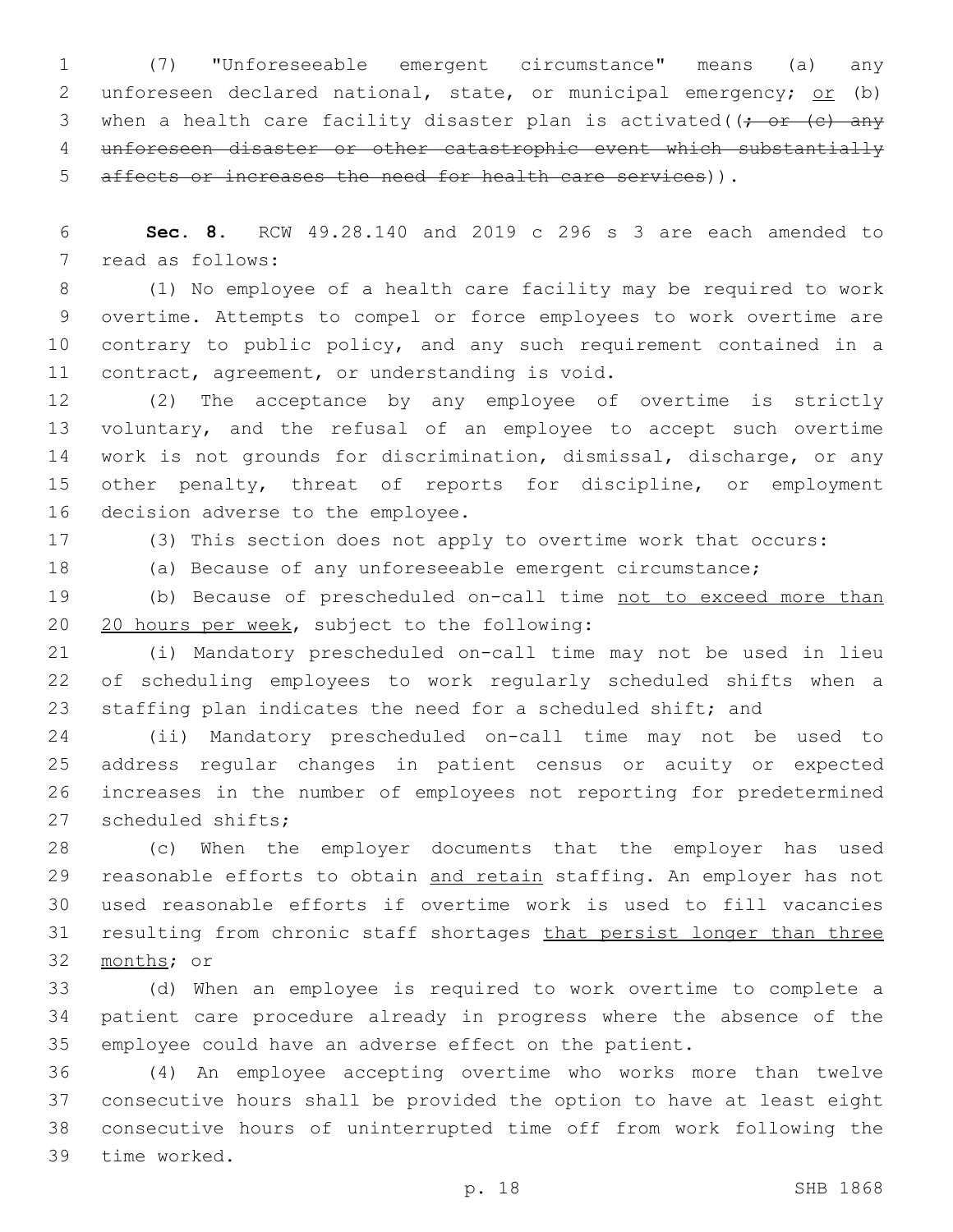**Sec. 9.** RCW 49.28.150 and 2002 c 112 s 4 are each amended to 2 read as follows:

 The department of labor and industries shall investigate complaints of violations of RCW 49.28.140 (as recodified by this act) as provided under section 10 of this act. ((A violation of RCW 49.28.140 is a class 1 civil infraction in accordance with chapter 7.80 RCW, except that the maximum penalty is one thousand dollars for 8 each infraction up to three infractions. If there are four or more violations of RCW 49.28.140 for a health care facility, the employer is subject to a fine of two thousand five hundred dollars for the 11 fourth violation, and five thousand dollars for each subsequent 12 violation. The department of labor and industries is authorized to 13 issue and enforce civil infractions according to chapter 7.80 RCW.))

 NEW SECTION. **Sec. 10.** (1)(a) If a complainant files a complaint with the department alleging a violation of this chapter, the department shall investigate the complaint.

 (b) The department may not investigate any such alleged violation of rights that occurred more than three years before the date that 19 the complainant filed the complaint.

 (c) Upon the investigation of a complaint, the department shall issue either a citation and notice of assessment or a closure letter, within 90 days after the date on which the department received the complaint, unless the complaint is otherwise resolved. The department may extend the period by providing advance written notice to the complainant and the employer setting forth good cause for an extension of the period, and specifying the duration of the 27 extension.

 (d) The department shall send a citation and notice of assessment or the closure letter to both the employer and the complainant by service of process or using a method by which the mailing can be tracked or the delivery can be confirmed to their last known 32 addresses.

 (2) If the department's investigation finds that the complainant's allegation cannot be substantiated, the department shall issue a closure letter to the complainant and the employer 36 detailing such finding.

 (3)(a) If the department finds a violation of this chapter, the department shall order the employer to pay the department a civil 39 penalty.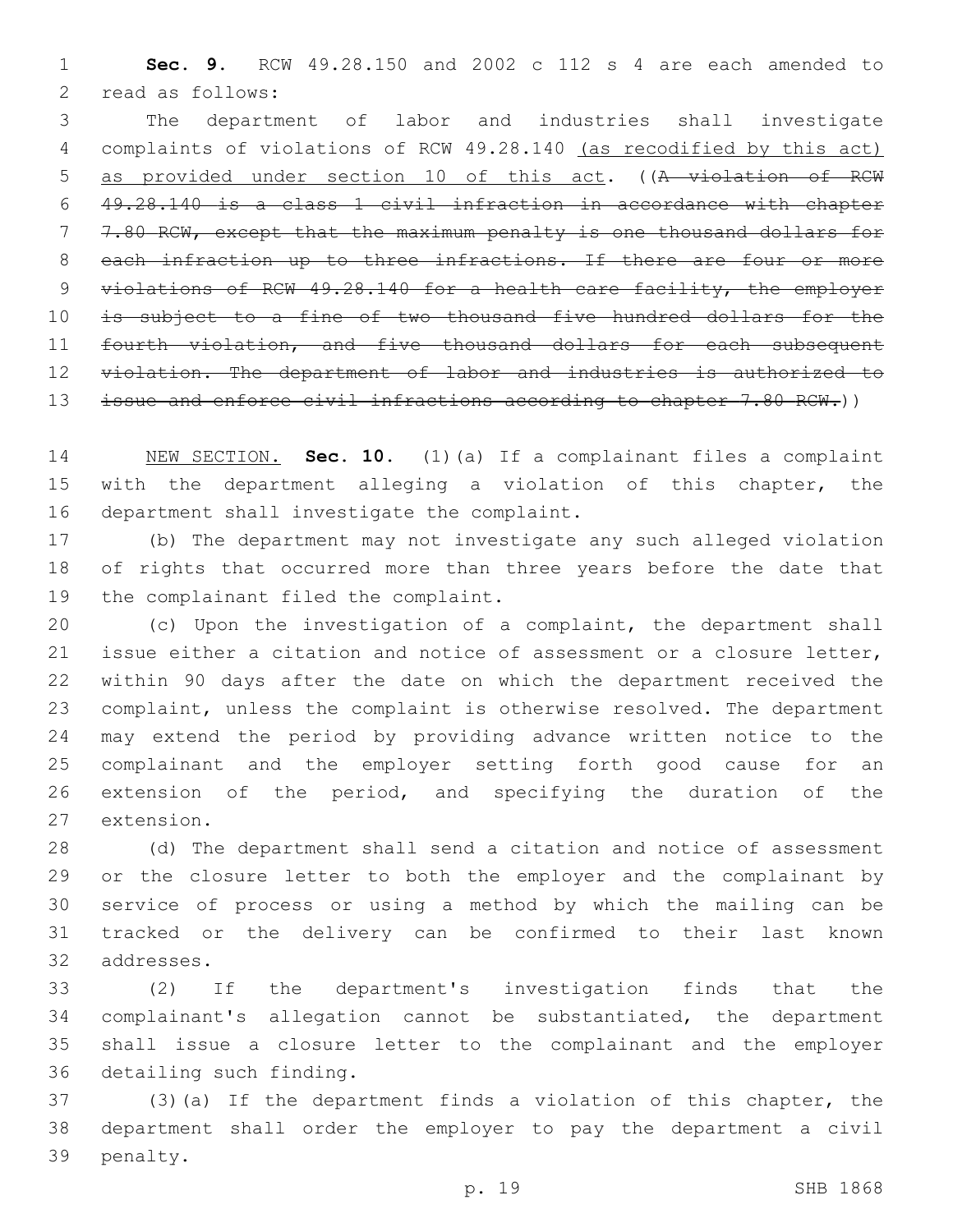(b) Except as provided otherwise in this chapter, the maximum penalty is \$1,000 for each violation up to three violations. If there are four or more violations of this chapter for a health care facility, the employer is subject to a civil penalty of \$2,500 for the fourth violation, and \$5,000 for each subsequent violation.

 (4) The department may, at any time, waive or reduce a civil penalty assessed under this section if the director of the department determines that the employer has taken corrective action to resolve 9 the violation.

 (5) The department shall deposit all civil penalties paid under this chapter in the supplemental pension fund established under RCW 12 51.44.033.

 NEW SECTION. **Sec. 11.** (1) A person, firm, or corporation aggrieved by a citation and notice of assessment by the department under this chapter may appeal the citation and notice of assessment to the director of the department by filing a notice of appeal with the director within 30 days of the department's issuance of the citation and notice of assessment. A citation and notice of assessment not appealed within 30 days is final and binding, and not subject to further appeal.

 (2) A notice of appeal filed with the director of the department under this section shall stay the effectiveness of the citation and notice of assessment pending final review of the appeal by the 24 director as provided for in chapter 34.05 RCW.

 (3) Upon receipt of a notice of appeal, the director of the department shall assign the hearing to an administrative law judge of the office of administrative hearings to conduct the hearing and issue an initial order. The hearing and review procedures shall be conducted in accordance with chapter 34.05 RCW, and the standard of review by the administrative law judge of an appealed citation and notice of assessment shall be de novo. Any party who seeks to challenge an initial order shall file a petition for administrative review with the director within 30 days after service of the initial order. The director shall conduct administrative review in accordance 35 with chapter 34.05 RCW.

 (4) The director of the department shall issue all final orders after appeal of the initial order. The final order of the director is subject to judicial review in accordance with chapter 34.05 RCW.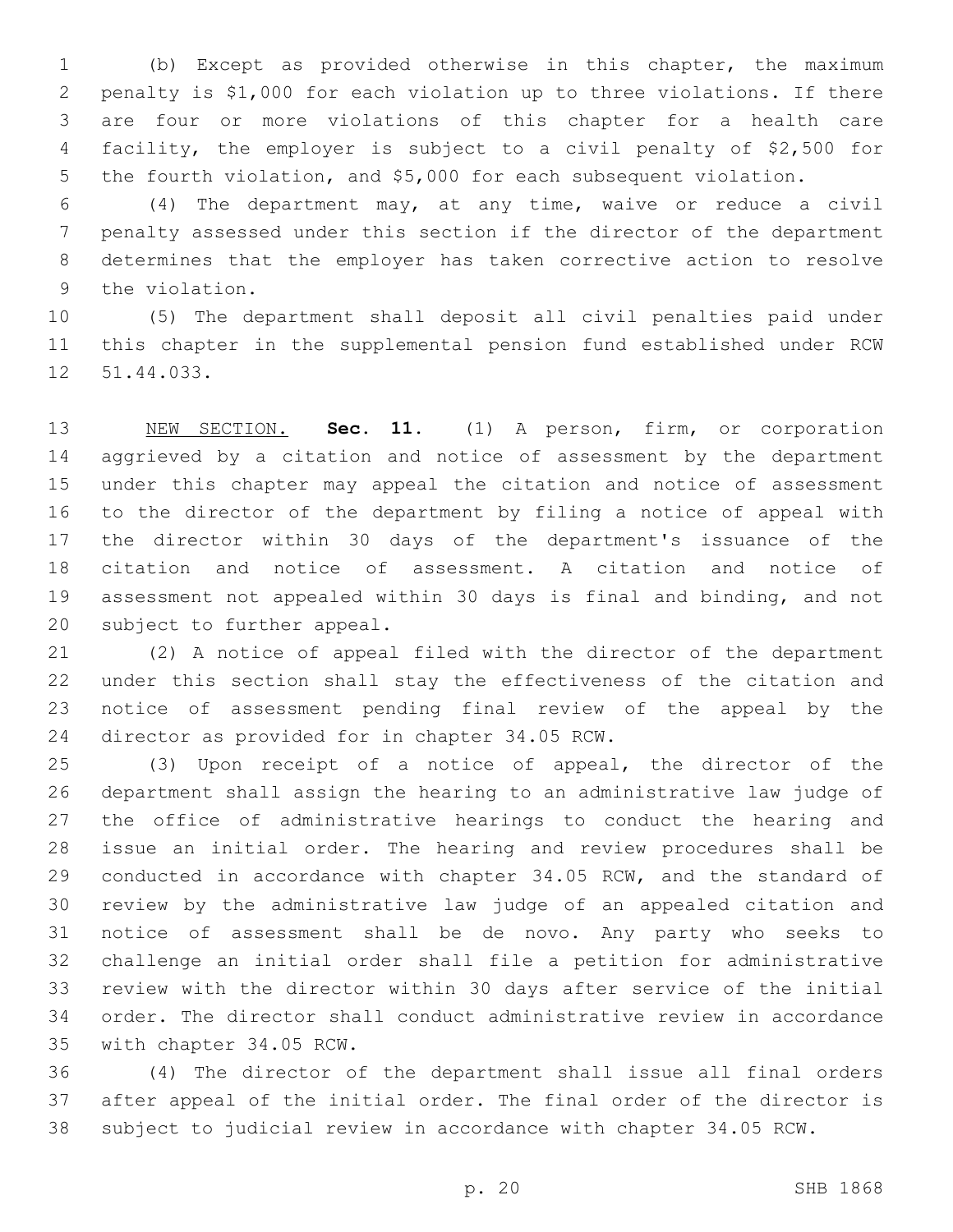(5) Orders that are not appealed within the time period specified in this section and chapter 34.05 RCW are final and binding, and not 3 subject to further appeal.

 (6) An employer who fails to allow adequate inspection of records in an investigation by the department under this chapter within a reasonable time period may not use such records in any appeal under this section to challenge the correctness of any determination by the 8 department of the penalty assessed.

 NEW SECTION. **Sec. 12.** Collections of unpaid citations assessing civil penalties will be pursuant to RCW 49.48.086.

 NEW SECTION. **Sec. 13.** (1) Any employee employed by a health care facility covered by RCW 49.12.480, 49.28.130, and 49.28.140 (as 13 recodified by this act), and any direct care nurse or direct care nursing assistant-certified covered by section 2 of this act, or any labor organization that is the exclusive bargaining representative of any such persons, alleging a violation of this chapter may bring a civil action against the health care facility or hospital.

 (2) A health care facility's or hospital's violation of this chapter or rules adopted under this chapter constitutes a concrete and particularized injury in fact to employees employed by the health 21 care facility.

(3) The court may award to a prevailing plaintiff:

 (a) An amount not less than \$100 and not greater than \$10,000 per 24 violation per day;

(b) Reasonable attorneys' fees and litigation costs;

 (c) Any other relief, including equitable and declaratory relief, 27 that the court deems appropriate.

 (4) The remedy under this section is in addition to any 29 administrative enforcement under this chapter.

 NEW SECTION. **Sec. 14.** The department may adopt and implement rules to carry out and enforce the provisions of this chapter, including but not limited to protecting employees from retaliation for filing complaints under this chapter.

NEW SECTION. **Sec. 15.** 2017 c 249 s 4 (uncodified) is repealed.